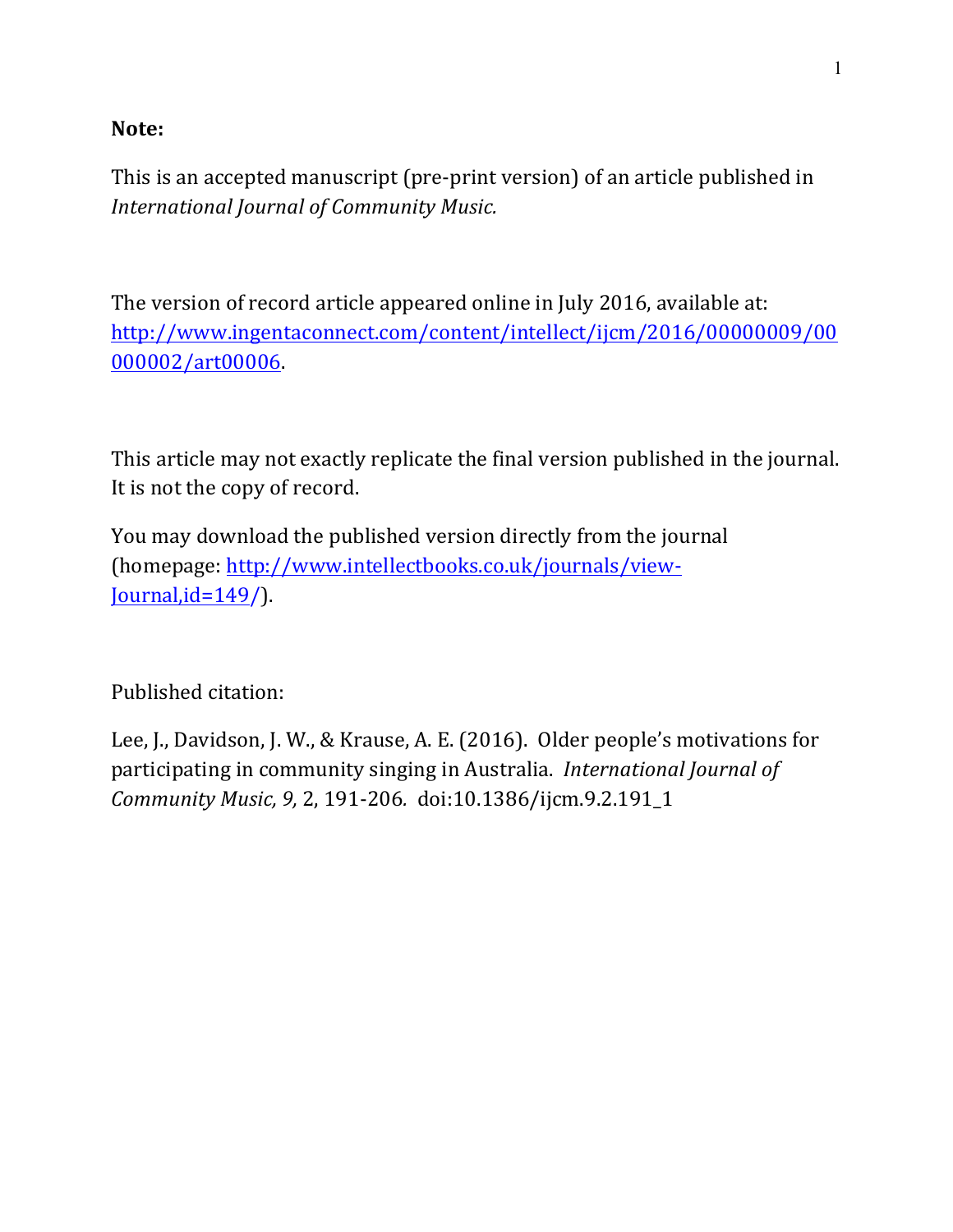**Older people's motivations for participating in community singing in Australia Juyoung Lee and Jane W. Davidson**, The University of Melbourne **Amanda E. Krause**, Curtin University

#### **Abstract**

The aim of this project was to investigate the motivations of older people who regularly attend community singing groups in Australia. Four focus group interviews were conducted with 64 participants belonging to three community singing groups. Participants explained their motivation to attend and sing with others in the groups. A total of eight motivating factors were identified via an inductive thematic analysis, including (1) the importance of singing in my life; (2) enormous pleasure of singing with little pressure; (3) challenge and achievement; (4) spiritual and uplifting emotions; (5) strength in overcoming my age, disease and hardship; (6) good leadership; (7) fellowship with others; and (8) purpose and meaning of group singing. The themes were viewed and discussed from various perspectives including positive psychology and the PERMA well-being model. The findings suggest that the older participants seem to experience different motivation factors while at different stages of their engagement in the groups.

#### **Keywords**

community singing groups motivations older people well-being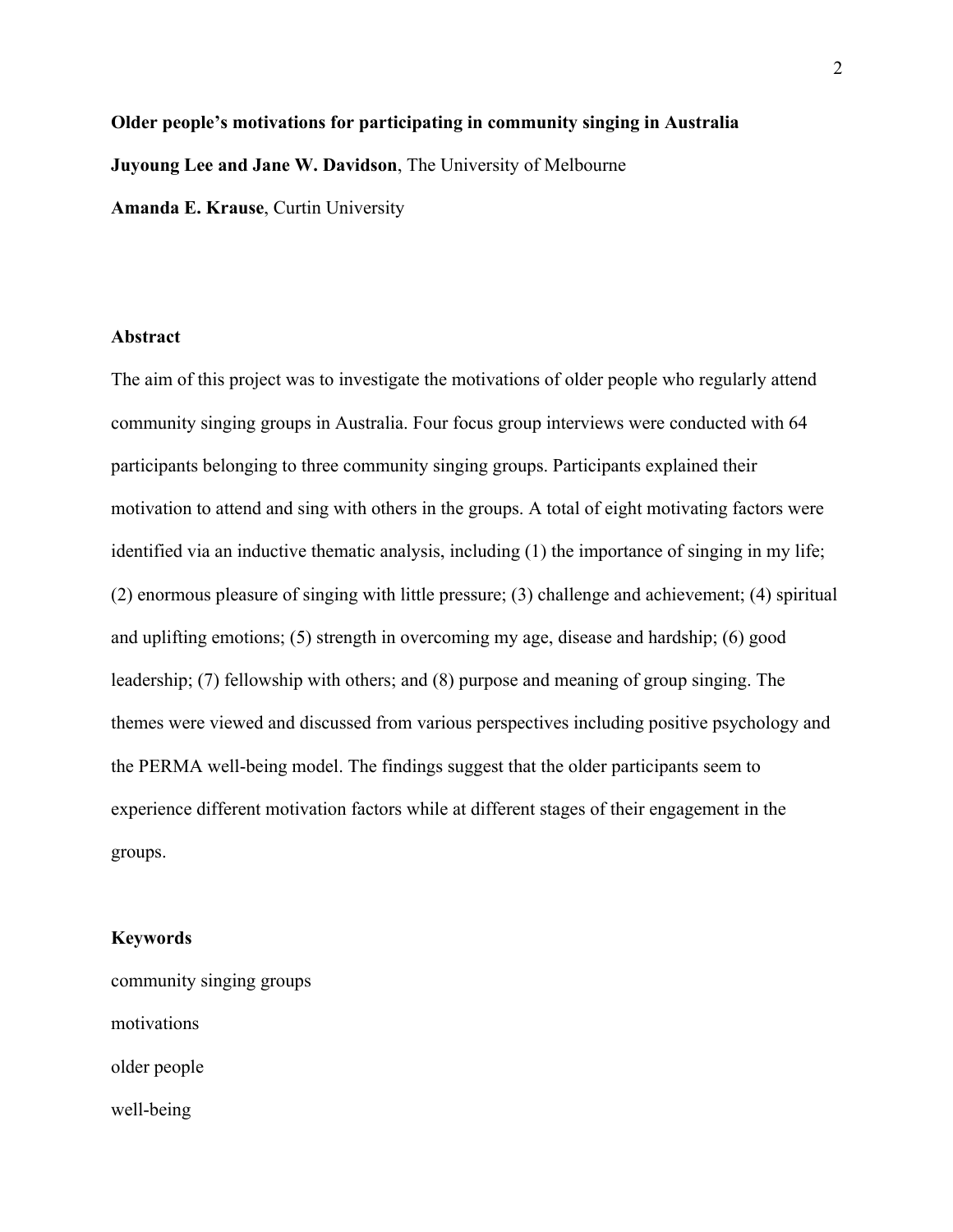focus group interviews

PERMA well-being model

#### **Introduction**

The use of arts participation in well-being contexts is internationally practised (Clift 2012). Using music as a tool to benefit well-being is a topic of growing interest to researchers as well as practitioners (Clift et al. 2008; MacDonald et al. 2012). A challenge facing researchers is to understand the relationship between music participation and well-being impact (Skingley et al. 2011). In this article, singing is selected as the form of engagement to be investigated since it has few skill barriers to participation (Davidson and Fedele 2011). In other words, there is no musical instrument to be learned and manipulated, and thus singers are arguably freer to focus on goals associated with expressive experience, rather than the matters of technical control.

The cohort selected for the study are older adults, the rationale being that relatively little attention has been paid to the well-being potential of music in the lives of older people (Creech et al. 2013). Due to medical progress and improved quality of life, our society is rapidly growing older, with people experiencing an increased life expectancy (World Health Organization 2011). As more people have a longer period of late life than ever before, promoting and maintaining the well-being of older adults has become 'one of the most pressing priorities of our time' (Skingley and Vella-Burrows 2010: 35). Moreover, in an Australian context, group singing is becoming an increasingly popular community activity (Gridley et al. 2011). Consequently, to understand the relationship between musical participation and well-being benefits, the current project investigated the motivations of older people taking part in community singing groups in Australia.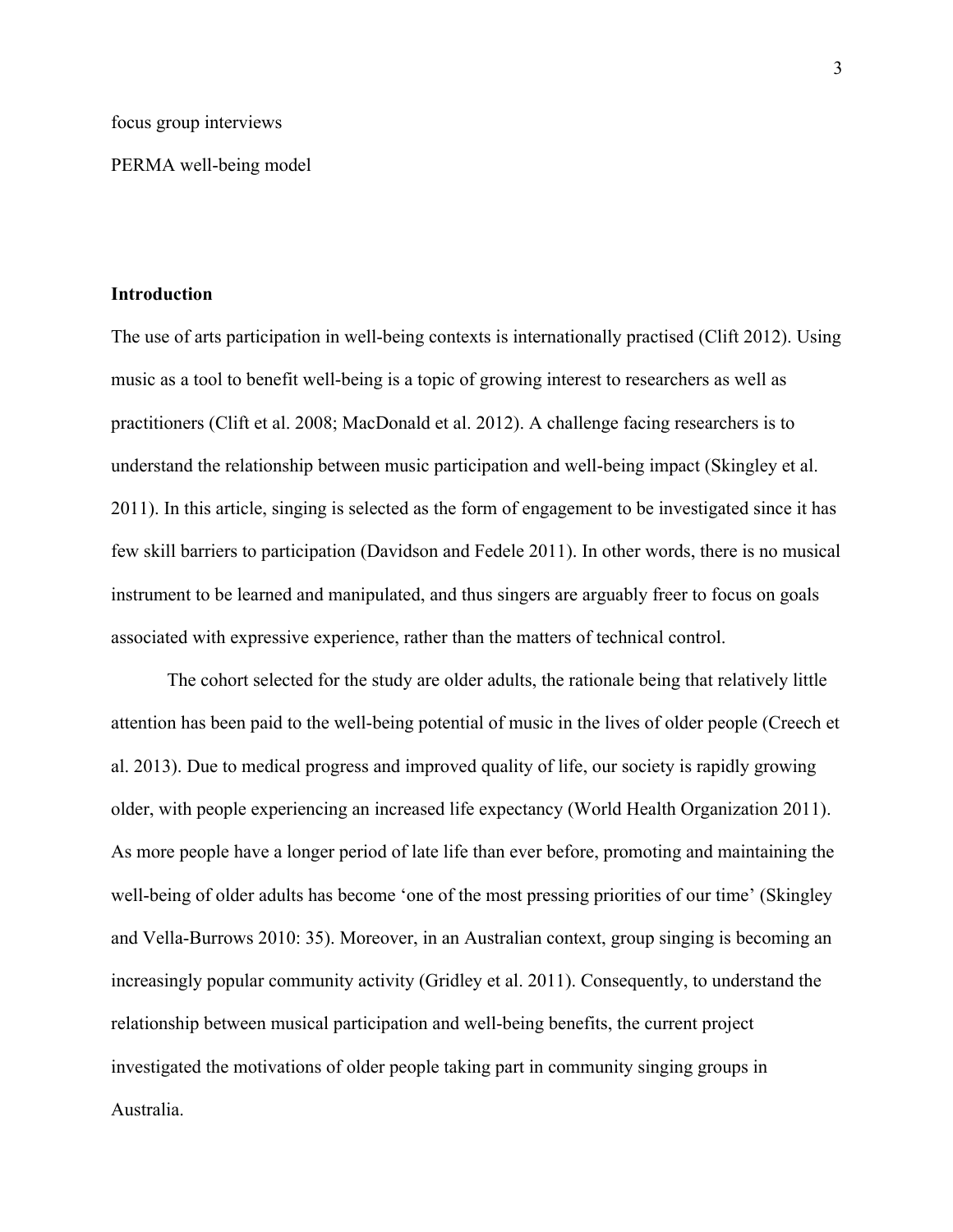#### **Literature review**

Surveys reveal that more than half the population over the age of 60 years have some disability that restricts everyday activities (World Health Organization 2011). A proportion of these people are likely to experience some psychological distress, especially as some become increasingly socially isolated as family members move away or die (Flood 2005). Socially isolated people in western countries have between two and five times greater risk for dying from all causes compared with those who maintain close ties with family, friends and the community (Berkman and Glass 2000). Thus, offering regular opportunities for new social connections and social capital benefits is extremely important for older people.

Previous research has highlighted positive social consequences associated with participating in music for older people, such as socializing with others, feeling supported and experiencing belonging and group membership (Livesey et al. 2012; Lally 2009; Creech et al. 2013; Joseph 2009; Hillman 2002; Lehmberg and Fung 2010; Camic et al. 2011; Bailey and Davidson 2005). Musical activities provide a structure and offer a way to sustain social interaction with others (Gembris 2012). Indeed, for those living alone, the groups offer an opportunity to get out of the house to meet others (Creech et al. 2013; Livesey et al. 2012).

In addition to the psychosocial impact of music, it is important to recognize that both passive music listening and active music participation can elicit physiological responses such as shivers down the spine or palpitations (Sloboda 1991). Since we know that different pieces of music elicit different physiological responses, a psycho-physiological understanding for the discrimination of emotional responses to music is required, which can be contingent on factors such as who we are with or what we are doing or thinking when exposed to the musical experience. One such offering is by Juslin (2011) who suggests a number of mechanisms that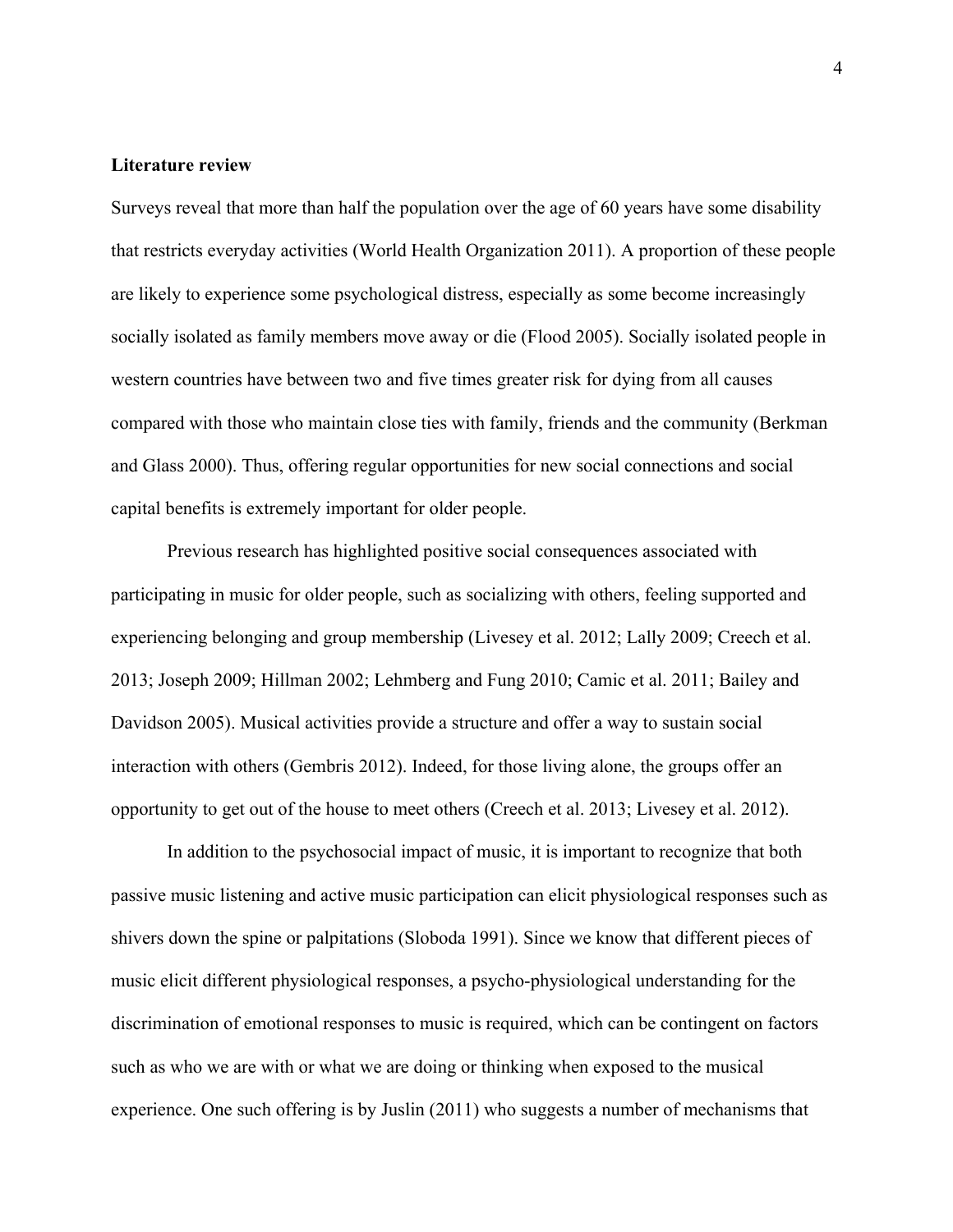might induce emotion in response to music. These include rhythmic entrainment, that is, where an external rhythm in the music influences the bodily rhythms of the listener so that the body synchronizes in a common periodicity with the rhythm; musical expectancy, where specific features of the music confirm, delay or interrupt the listener's expectations about the continuation of the music; and, additionally, contagion, where the listener 'mimics' the emotional expression of the music in an internalizing process (Juslin 2011). Whether these mechanisms stand up to empirical validation remains uncertain, and yet, there is no doubt that music elicits emotional response.

A common benefit reported by participants in singing is improvement in mood. Choristers, for instance, report increased feelings of happiness, relaxation and a lifting of spirits (Lally 2009; Lehmberg and Fung 2010; Livesey et al. 2012). It is well known that vocal music in particular offers emotional release, not the least because of the narrative of the text interacting with the musical structures (Davidson 2011). Therefore, participating in group singing might motivate emotional expression and regulation of it since the activity takes place in a controlled and directed environment (Bailey and Davidson 2002, 2003, 2005). In addition to expressing emotions, singing also provides a structure to explore and reflect on emotions to work through difficult times or communicate with others (Hays and Minichiello 2005). In this way, individuals can process their emotions as they work through illness, loss, grief and trauma, for instance (Bailey and Davidson 2005; Bonde 2014; Hays and Minichiello 2005; von Lob et al. 2010).

Therapeutic benefits of musical participation have been promoted in a series of arts and health initiatives, including, for example, the National Network for the Arts in Health (UK); Music for Life Project (UK); and the Music in Healthcare Partnership Project (Ireland). Evaluations suggest that such arts programmes engage people, eliciting immediate responses that can subsequently lead to positive knock-on effects (Greaves and Farbus 2006) for longer-term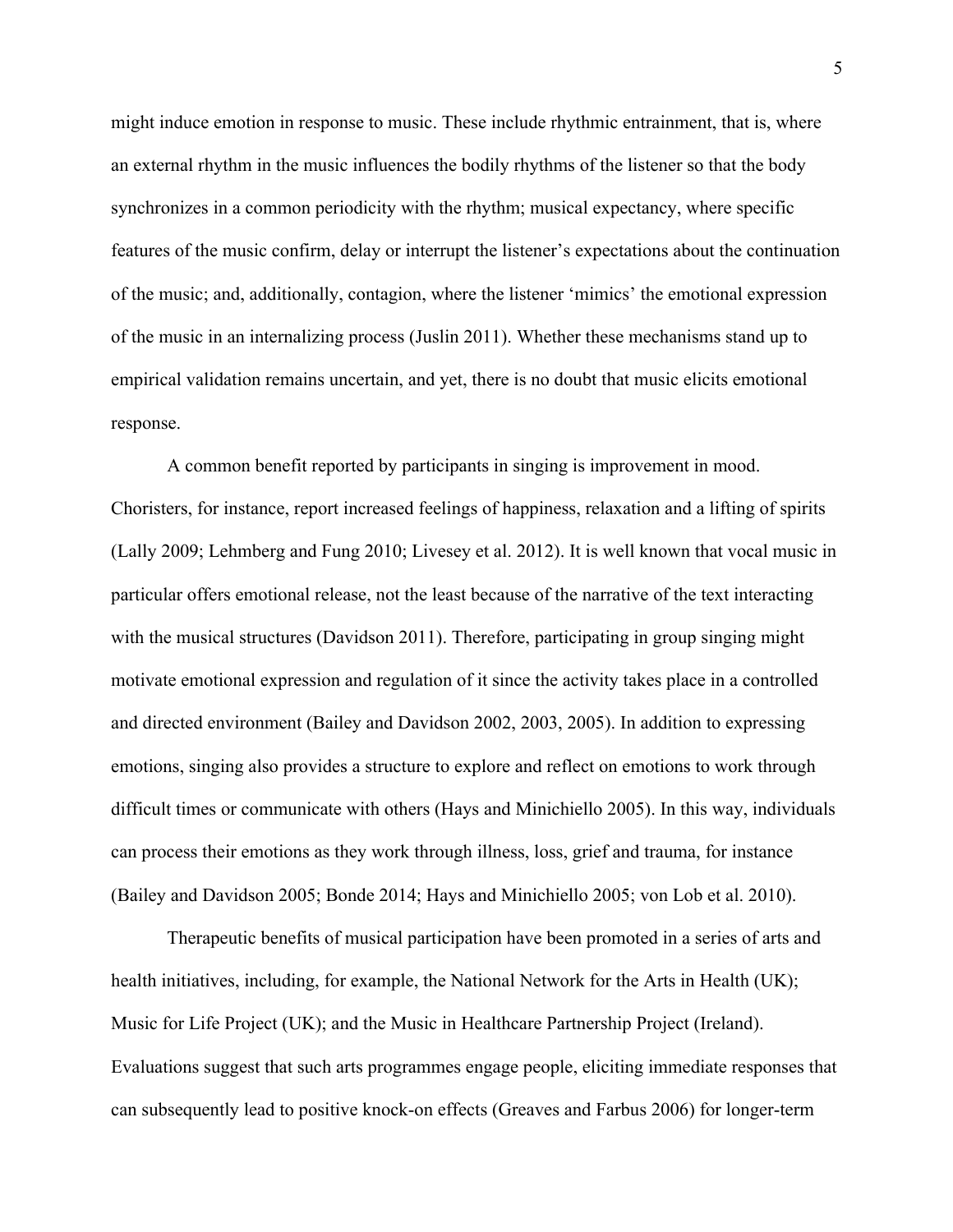psychological and physical well-being. In one study, for example, older adults who participated in a short-term theatre training programme showed significant improvements on measures of cognitive performance and psychological well-being (Staricoff 2004).

Cohen et al. (2006) found that older people with mood disorders who engaged in choral participation, in contrast with a comparison group who undertook different activities, reported improved general health and morale, reduced loneliness, fewer visits to doctors, a reduction in the number of over-the-counter medications taken. A recent study of singing with older people living with dementia showed improved focus and lucidity after sessions (Davidson and Almeida 2014). In the light of these previous studies, it could be that singing groups offer an enhanced sense of self and a regulation of mood unique to the musical experience.

While the previous research highlights the potential well-being benefits associated with group singing, it is also important to understand the motivation to participate in such activities. In particular, since many older adults have often been forced to withdraw from social activities, it is important to consider older participants' motivations to attend singing groups over and above other potential social opportunities that may be offered to them. Therefore, the main research question that guided the present study was 'what motivates older adults to attend and then continue singing in community groups?' Moreover, as this study explored the phenomenon of positive impact of musical participation on health and well-being of older adults, positive psychology theory and the PERMA well-being model may provide a useful theoretical context.

## **Positive psychology and the PERMA well-being model**

In the recent years, positive psychology has attracted much attention from clinical psychology and related fields. Initiated back in 1902 by William James's writing on 'healthy mindedness'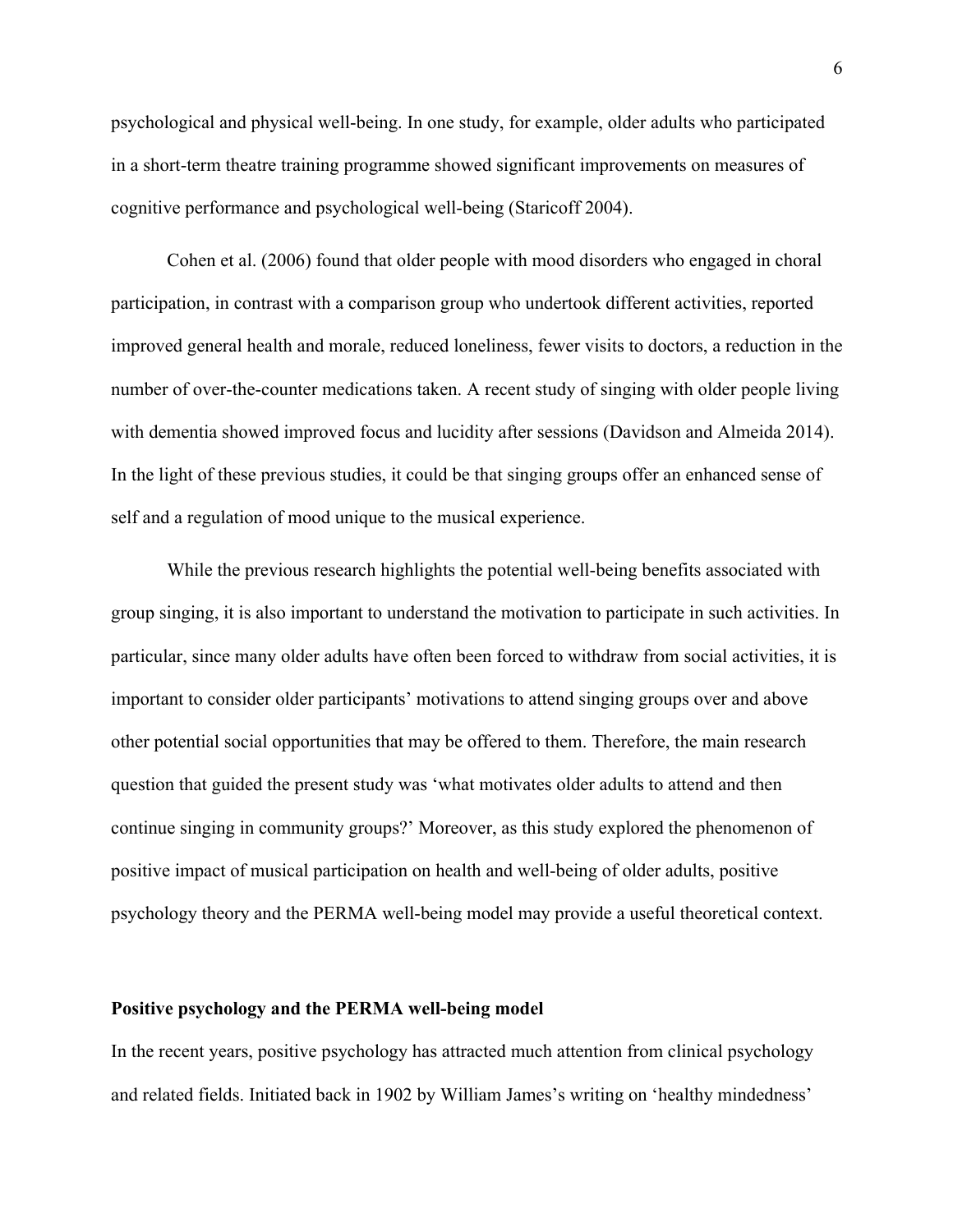(Gable and Haidt 2005), positive psychology was re-instigated by Mihaly Csikszentmihalyi and Martin Seligman in 2000 (Seligman and Csikszentmihalyi 2000). Positive psychology, 'an umbrella term for the study of positive emotions, positive character traits, and enabling institutions' (Seligman et al. 2005: 410), studies 'the conditions and processes that contribute to the flourishing or optimal functioning of people, groups, and institutions' (Gable and Haidt 2005: 104).

Seligman (2011) identified five elements that foster well-being, including positive emotions, engagement, relationships, meaning and accomplishment (PERMA). The first element of the model, positive emotions, concerns whether a person feels and demonstrates positive emotions such as hope, compassion, empathy, comfort, contentment, joy, gratitude, love or zest. The second element, engagement, deals with whether a person is engaged with something in life such as work or personal interests. Meaning, the third element of well-being, is about 'belonging to and serving something that you believe is bigger than the self' (Seligman 2011: 17). The fourth element is relationships, and it concerns whether a person is able to build and sustain positive relationships with others. The final element, accomplishment, is about '"achieving life," a life dedicated to accomplish for the sake of accomplishment' (Seligman 2011: 19).

In work on singing and older people, theory building is necessary to advance the field (Clift et al. 2008), and the PERMA model offers a potential framework that might explain the value of group singing to well-being (Croom 2015). In particular, the PERMA model may be useful for the interpretation of the participants' subjective perceptions of how their participation influences their personal well-being. It is within this framework that we explore our focus groups.

## **Method**

#### *Study design*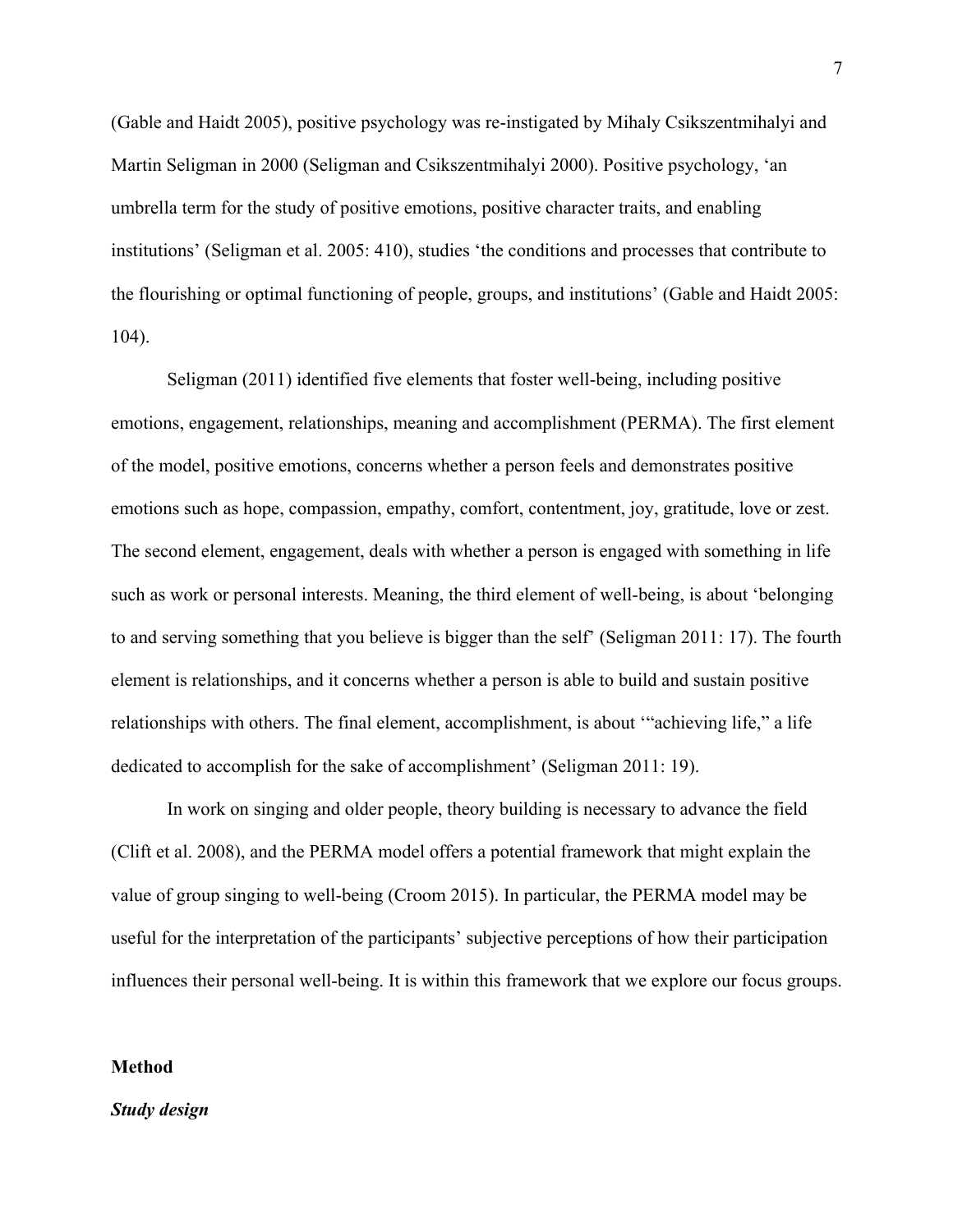A qualitative enquiry that explored the participants' perception of singing group attendance was selected as a methodology. Focus group interviews were used to gather audio and text data. According to Stewart and Shamdasani (2015), focus group interviews generally involve eight to twelve people who discuss a particular topic guided by a moderator. The purpose of this discussion was not to reach a consensus but gather various views and perspectives (Kvale and Brinkmann 2009). Because of the nature and dynamic of group interactions, synergism, snowballing, stimulation, security and spontaneity are considered advantages of focus group interviews (Stewart and Shamdasani 2015). The two main questions asked in the focus group interviews were as follows:

- Why do you keep coming to the singing group?
- How would you describe the experience?

Ethics approval of this study was obtained from the human ethics committee at the University of Melbourne (Ethics ID: 1442751.1).

# *Participants*

A total of 64 participants were interviewed from three community singing groups in Australia. All groups had been founded ten years prior to the current investigation. They had come together as a part of a grant initiative that focused on the building of singing groups with the goal of offering musical and social opportunity to vulnerable older people – that is, those living alone in the community, those living with dementia, those in a care facility. Each group meets at least 36 times a year, so more or less once a week, each school term. The repertoire is selected for the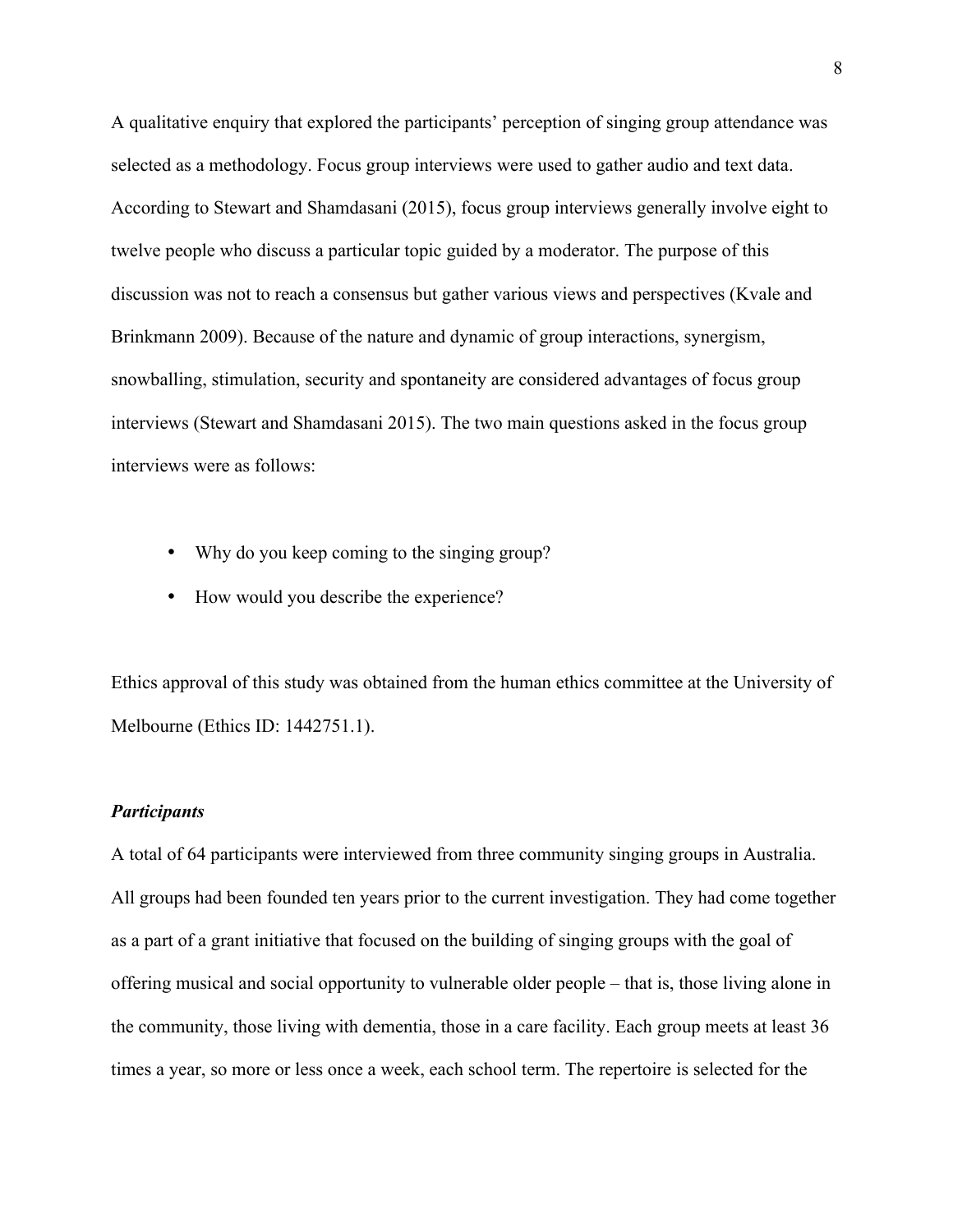specific groups (e.g., Jewish songs from 1930s onwards for a dementia group based in a Jewish Care Home). All participants are free to suggest and add new material. The project follows guidelines first described by Davidson and Faulkner (2010).

The first focus group consisted of seven singer participants and a music facilitator, referred to as Group A (aged 55–81 years). This group regularly visits nursing homes to sing for people who have dementia; thus their experience in performing at nursing homes was discussed in the interview. The second group, referred to as Group B, involved 26 people (ages ranged between 32 and 88 years) and a music facilitator. This singing group comprised people experiencing Alzheimer's disease or dementia and their supporters, including family members, friends and professional carers. The focus of the discussion was the experience of older adults who have Alzheimer's disease or dementia. The third and fourth focus groups included members of Group C. As the group had more than 50 participants, one focus group comprised the sixteen 'founding' members (aged between 82 and 95 years) and the other included fifteen 'newer' members (aged between 68 and 78 years). The three singing groups all had been set up for their specific age groups.

#### *Data analysis*

A thematic analysis was initially conducted by the first author to discover a list of motivating factors to singing group attendance. In order to identify the themes, Braun and Clarke (2006) suggested conducting a thematic analysis via six phases: (1) familiarizing yourself with your data, (2) generating initial codes, (3) searching for themes, (4) reviewing themes, (5) defining and naming themes and (6) producing the report. Guided and informed by the six phases, three stages were developed over time for the current study: stage 1 (gaining familiarity with the data), stage 2 (searching for themes), and stage 3 (reviewing themes). The following section outlines each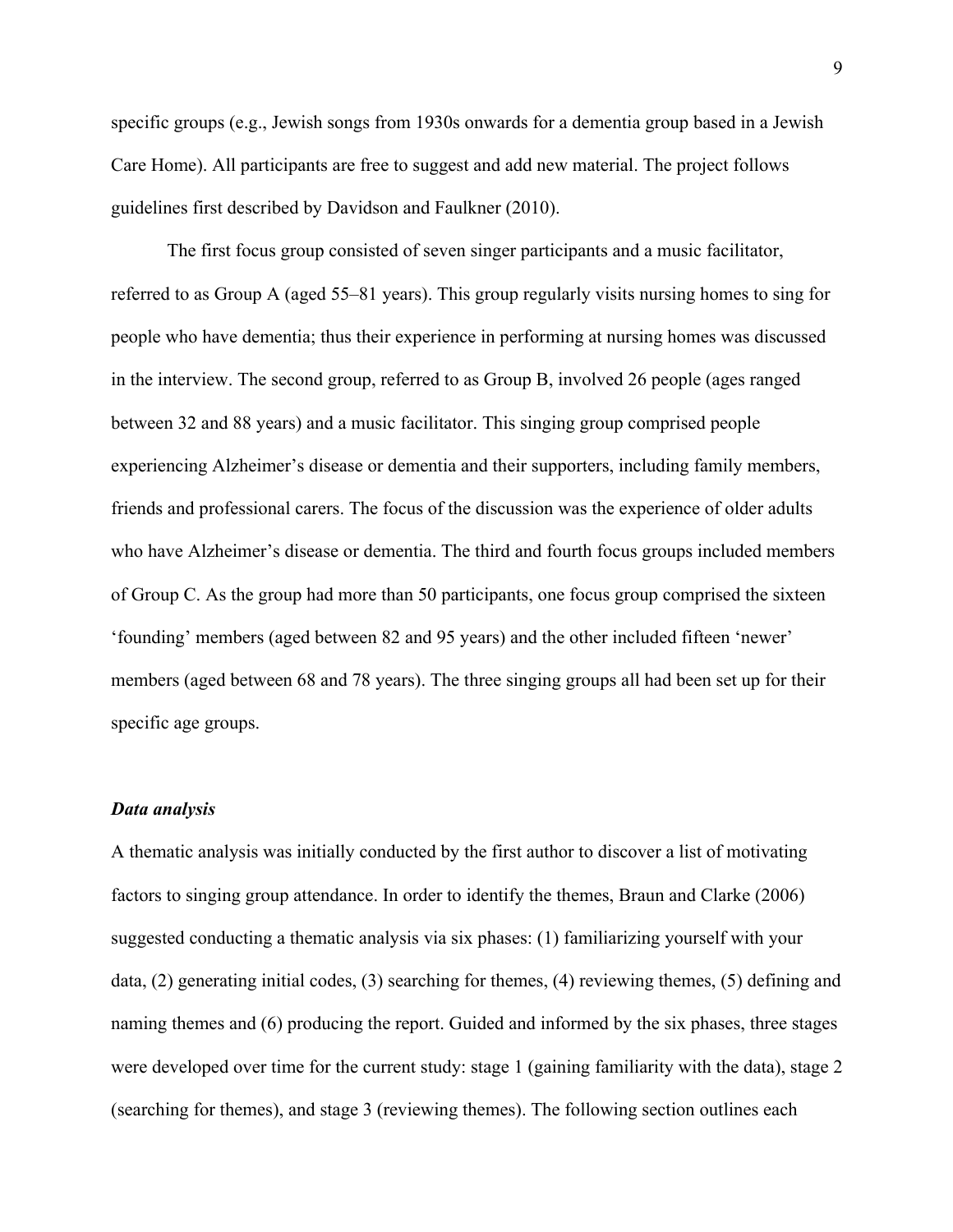stage.

## *Stage 1: Gaining familiarity with the data*

The four group discussions were transcribed into a Microsoft word file. While reading the transcription repeatedly to be familiarized with the data, key phrases and sentences that appeared critical and important in answering the research question about motivations of older adults in community singing groups were identified and highlighted.

# *Stage 2: Searching for themes and naming them*

In searching for themes, 'the scissor-and-sort technique' (Stewart and Shamdasani 2015) was used: the highlighted phrases or sentences were cut and pasted together with similar ideas. As a result of this process, a total of nine themes<sup>1</sup> were collected initially.

#### *Stage 3: Reviewing themes*

Braun and Clarke (2006) explain how to review themes:

During this phase, it will become evident that some candidate themes are not really themes (e.g., If there are not enough data to support them, or the data are too diverse), while others might collapse into each other (e.g., two apparently separate themes).

Based on these examples, each theme was reviewed and changes were made. For example, theme 8, provision of service to community, collapsed into theme 9, purpose and meaning of group singing, as the participants consider the service to community as a purposeful and meaningful activity. During this stage, the other two authors reviewed the identified themes, verifying some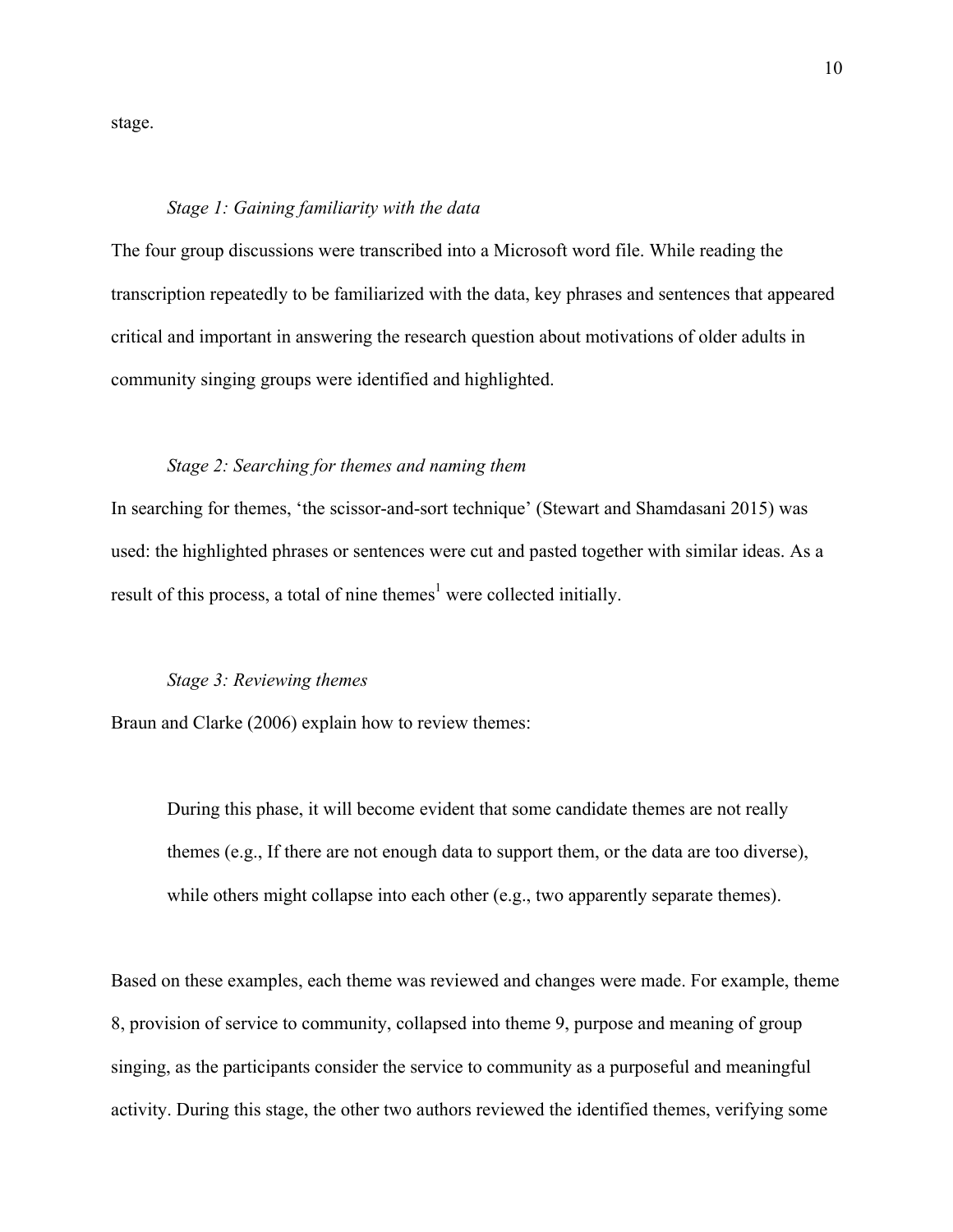of the identified themes as useful and providing suggestions, which led to the revision of several other themes as well. The following section reports the results.

# **Results**

As a result of the three-stage thematic analysis, a total of eight themes emerged. These themes described older people's motivations leading to their continued attendance of community singing groups. These themes included the following:

Motivation 1: Importance of singing in my life Motivation 2: Enormous pleasure of singing with little pressure Motivation 3: Spiritual and uplifting emotions Motivation 4: Challenge and achievement Motivation 5: Strength in overcoming my age, disease and hardship Motivation 6: Good leadership Motivation 7: Fellowship with others Motivation 8: Purpose and meaning of group singing

Each theme is presented below using supporting participant quotes.

# *Importance of singing in my life*

Some participants explained how important singing was in their lives. For example, this idea was captured by the following two participant comments: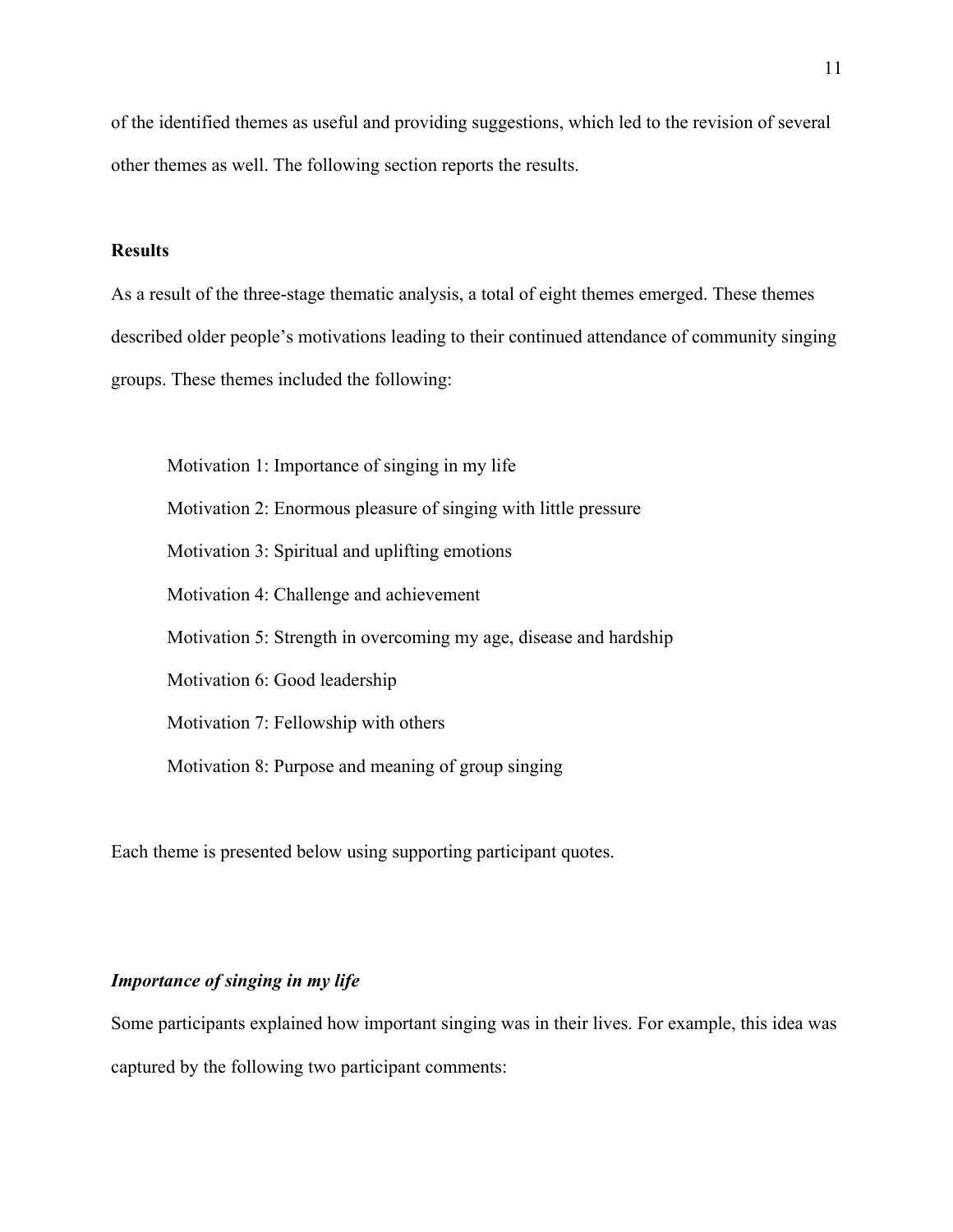- *I couldn't imagine my life without singing actually.*
- *If I lost my voice and wasn't able to sing, then I would maybe feel like I've lost a limb… couldn't live without it.*

The intensity and degree of importance of singing that they expressed indicate strong beliefs in a deep connection between singing and their lives. All participants talked about this theme specifically using the word 'singing' instead of referring to it as 'music'. In one of the focus group discussions, the moderator asked them whether it was music in general or singing in particular, to which some participants highlighted the important and useful aspect of specifically singing at their age. They thought that their aged fingers were not good for learning or playing the piano or other instruments anymore, but that they could still sing with joy. Accordingly, the older people in these singing groups seemed to believe that singing was the most useful and appropriate musical activity for their age group, and their strong belief in the importance of singing in their lives motivated them to continue singing in the groups.

# *Enormous pleasure of singing with little pressure*

Many participants expressed feeling pleasure as a result of singing in the group:

- *Pleasure, enormous pleasure, with very little pressure.*
- *It isn't demanding, I find it quite relaxing and it's good to see people of all standards enjoying themselves so much because we're all singing together, and this makes me enjoy it more as well.*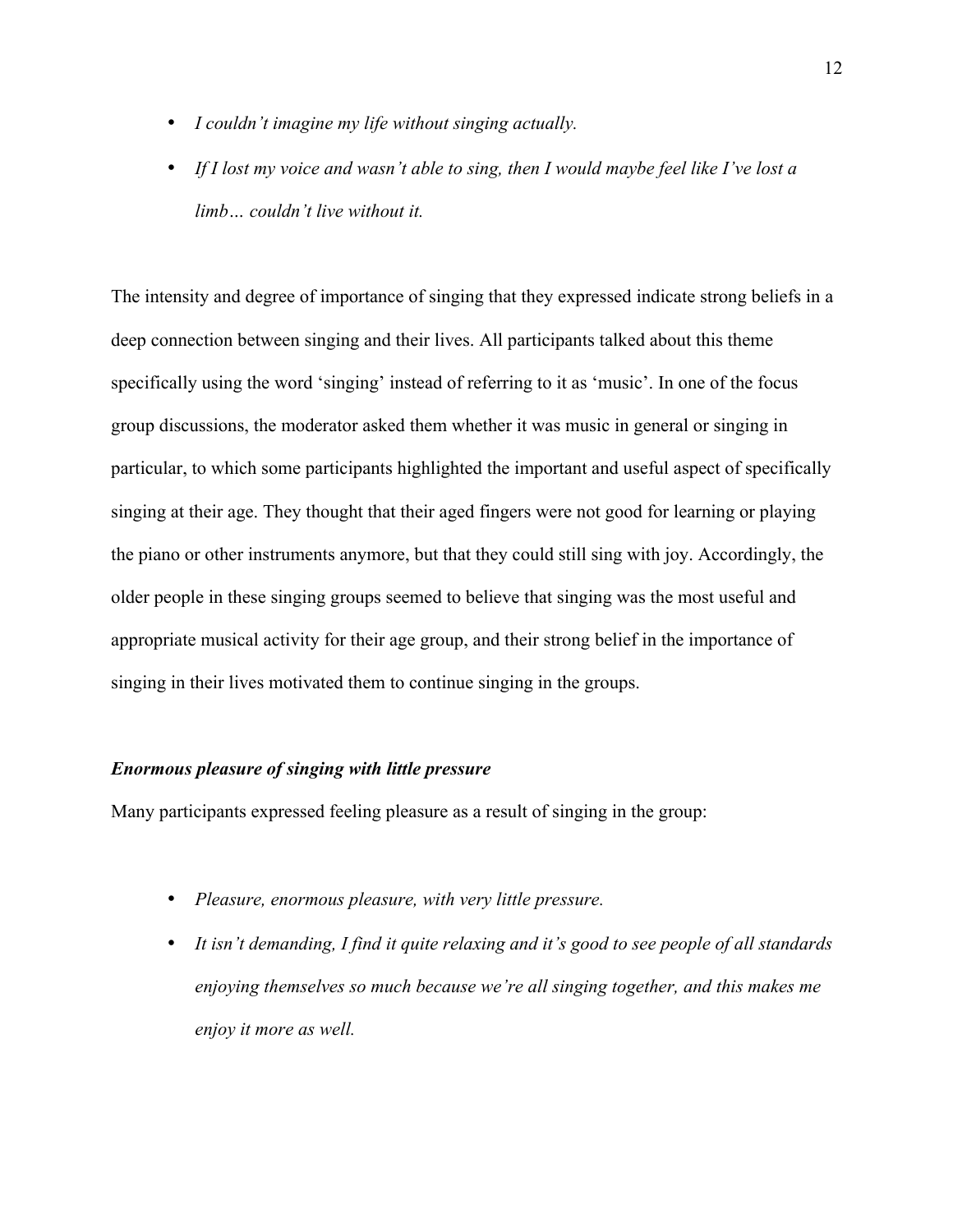In general, the depth and degree of pleasure they experienced while singing was intense and support the previous findings that report choir participants' feelings of happiness and relaxation (Lally 2009; Livesey et al. 2012; Lehmberg and Fung 2010). Interestingly, the participants claimed that the feeling of pleasure was pressure-free. Specifically, they explained that the source of this pleasure originated from the non-demanding and enjoyable group environment. Some participants compared their experience in the current group to professional choirs that they attended in the past and reported that they did not enjoy these other contexts due to their strict, demanding and stressful nature. Accordingly, for older people, experiencing positive emotions with others appeared to be a more important consideration rather than achieving the professional standards of singing within a potentially more restrictive, stressful environment. Moreover, experiencing pleasure was, in part, tied in part to the larger group atmosphere. As the participant quotes indicated, with regard to the singing group environment, feelings of pleasure for oneself were supported by the fact that others in the group were also enjoying the activity. As emotions can be contagious, older individuals could benefit from sharing in positive experiences with one another.

#### *Spiritual and uplifting emotions*

Many participants described the uplifted feelings and spirit they felt after singing:

• *When I leave I feel so much better. But leaving you feel good for quite some time after. A higher elevation of mood, kind of lifts, lifts you up a bit but it stays with me for a while, certainly even on the drive home, and after I'm home for a while. So yeah that's why I found I continue to come primarily.*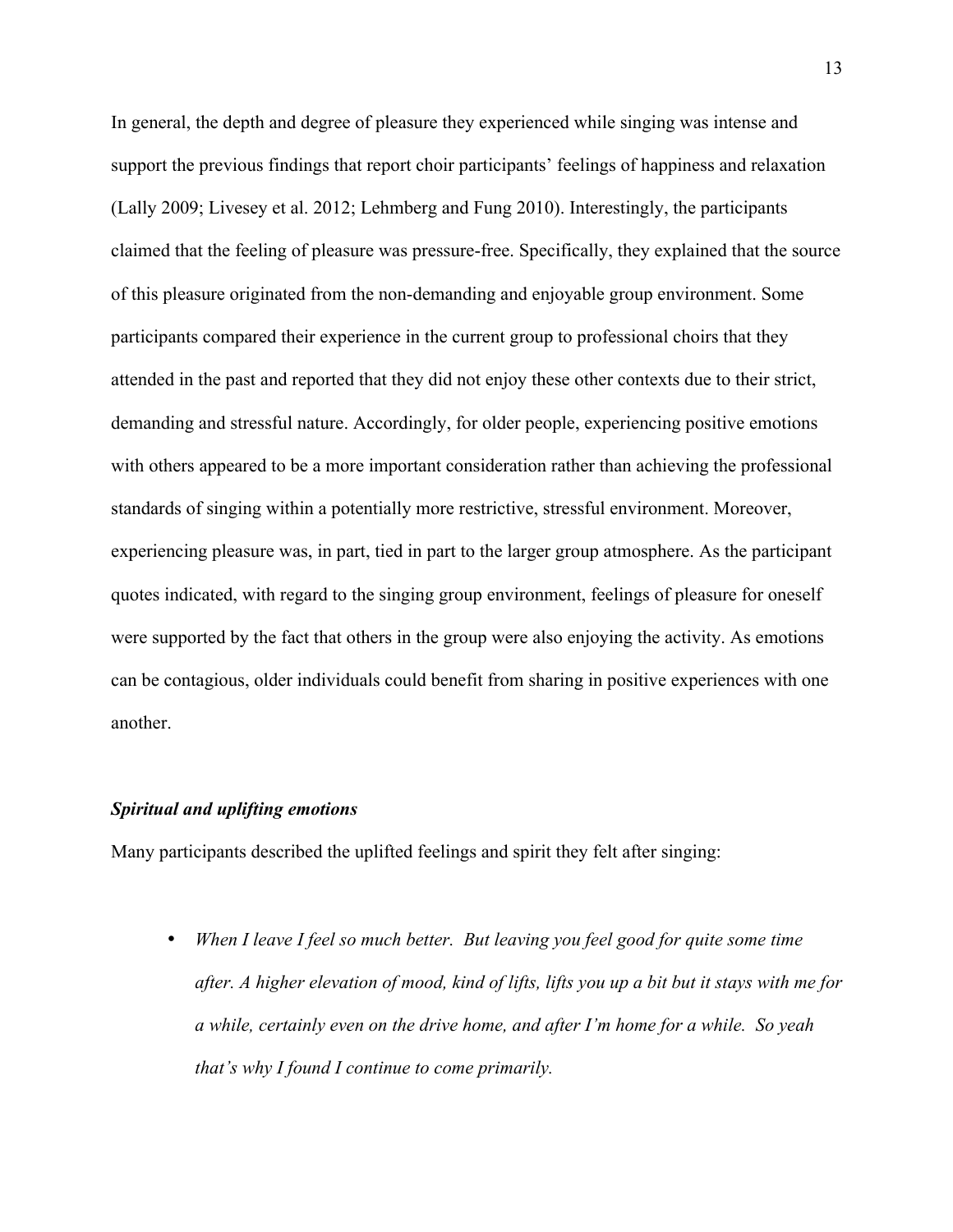- *I find it very therapeutic, I find it very uplifting, it really makes me feel good, yeah.*
- *I won't miss this for anything, absolutely anything, because it just lifts you up.*

'Uplifting' and 'lifted up' were the two main phrases frequently used by the participants who described this particular phenomenon. They experienced an emotional boost as a result of attending the group, which persisted even after leaving the rehearsal. In contrast to the previous motivating factor, enormous pleasure of singing, which occurred during singing, this motivation seemed to be a result of their attendance, and, as such, something that the participants were able to take away from the rehearsal. As the feeling persisted beyond the boundary of the actual rehearsal time, it was a good motivator for continued participation. In particular, as stated in the first statement, one participant articulated that feeling the higher elevation of mood was the primary motivation for him or her to continue attending the singing group.

## *Challenge and achievement*

While many participants discussed the positive emotions they experienced from singing, some others explained the intellectual or physical challenges and feelings of achievement that they experienced from singing rehearsals and performances:

- *Mentally you are alert and it's challenging sometimes.*
- *It's the act of singing, the physicality of it. You have to hold it long enough you know to get through a phrase and you're controlling it.*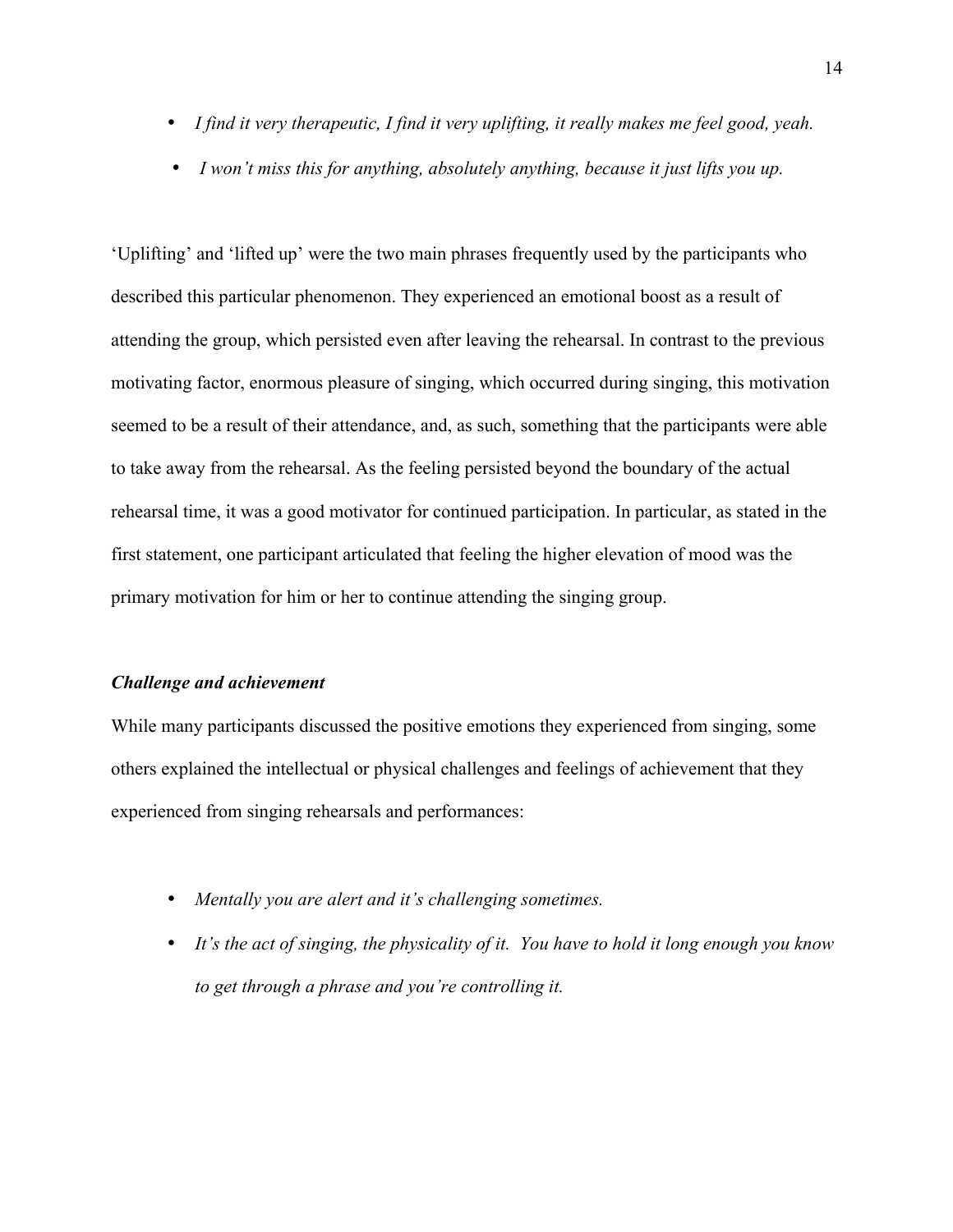• *There's a little increase in my level of mastery every time I have a performance. The more performance the more mastery I must achieve, and that gives me personal satisfaction.*

Beyond being a pleasurable activity, the singing group presented an activity that involved an opportunity to learn and challenge oneself. Other people also mentioned aspects of learning from singing, and they seemed to enjoy the feelings of achievement after overcoming the challenges. These challenges, which might be individually experienced by the participants, could include both physical (e.g., controlling breathing, remaining alert and focused) and intellectual (e.g., learning new songs, singing in different languages, memorizing song lyrics) challenges. This finding further supports the previous research that reported the improved cognitive performance and psychological benefits in older adults after participating in a short-term theatre training programme (Staricoff 2004). As older adults, they might be facing many challenges in other aspects of their lives, so that any sense of achievement from their singing group participation could be very important to their overall sense of well-being.

# *Strength in overcoming my limitations (age, disease and hardship)*

Some participants believed that singing in the group provided them with the strength to overcome their personal limitations caused by old age, disease and challenging life events.

• *I had an attack of bell's palsy, I was determined and I came back and I feel really great…It's really helped me. […] I come here and I can sing even with hearing aids…but the bell's palsy was the one that got me motivated. Oh it's fantastic!*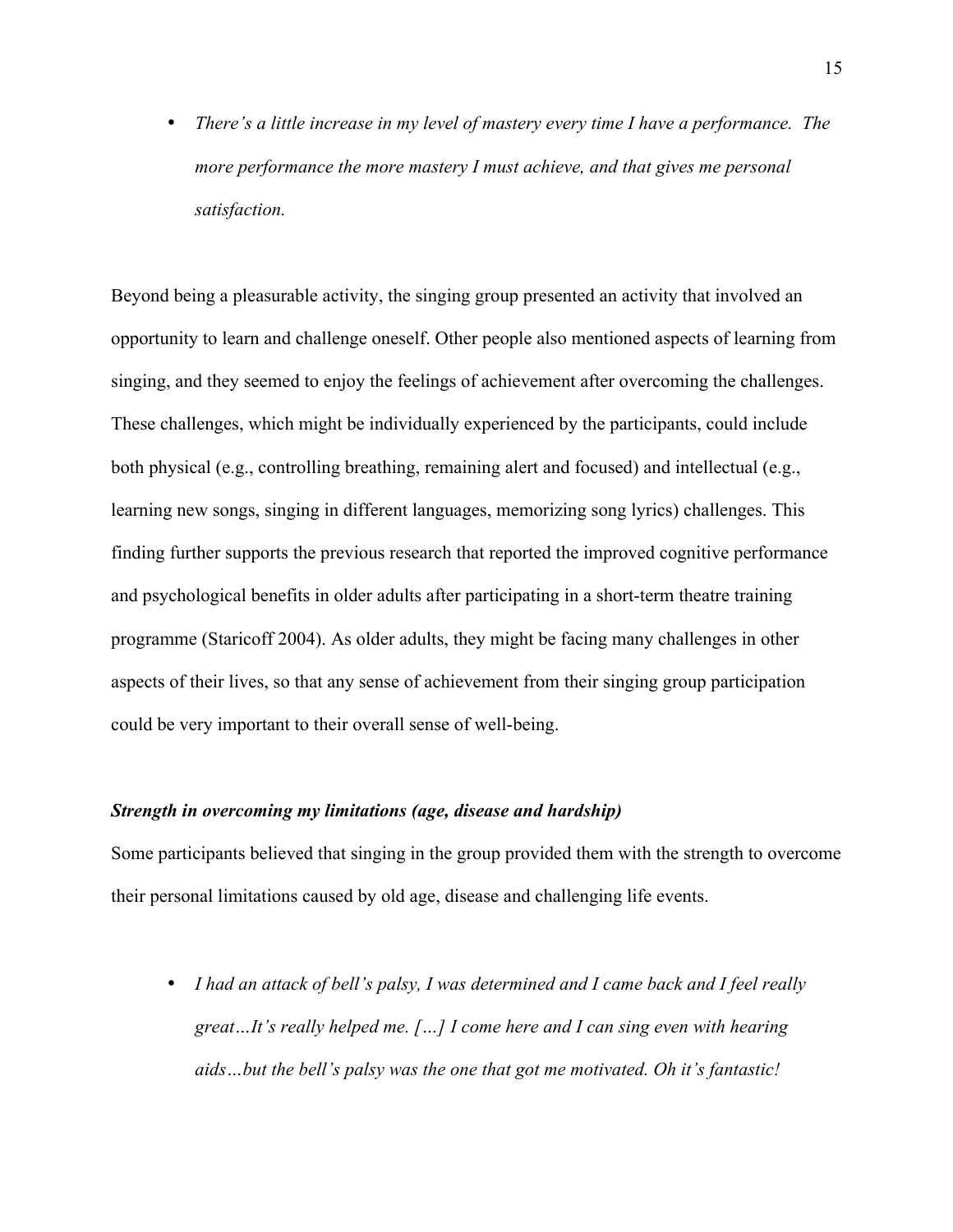- *When you walk in here, we're all in our 70's, but nobody talks about sadness or sickness. We're too busy having a good time singing and interacting with everybody and it's the highlight of my day and my week.*
- *She's fairly advanced in the Alzheimer's now, but when she's singing she's back there with it.*

As the participant who had an attack of bell's palsy mentioned, the personal limitations and hardships initially motivated them to attend the singing group, but later the attendance seemed to help them to overcome the limitations. This phenomenon is related to findings in previous studies (e.g. Cohen et al.'s [2006] work with older people with mood disorder, and Bailey and Davidson's [2005] work with homeless men). Like the previous studies, the singers in the current study were able to work on difficult emotions caused by illness, loss, grief and trauma through singing (Bailey and Davidson 2005; Bonde 2014; Hays and Minichiello 2005; von Lob et al. 2010). Furthermore, it was likely that the facilitator played a role in providing an environment in which the participants could overcome their limitations. For instance, as previously discussed by Bailey and Davidson (2002, 2003, 2005), creating a structured and directed environment for the vulnerable participants seemed critical in working on the difficult times and emotions experienced.

# *Good leadership*

Across groups, once one participant mentioned the facilitator as a motivating factor, almost everyone agreed, adding personal commentary. From the discussions, it was clear that the good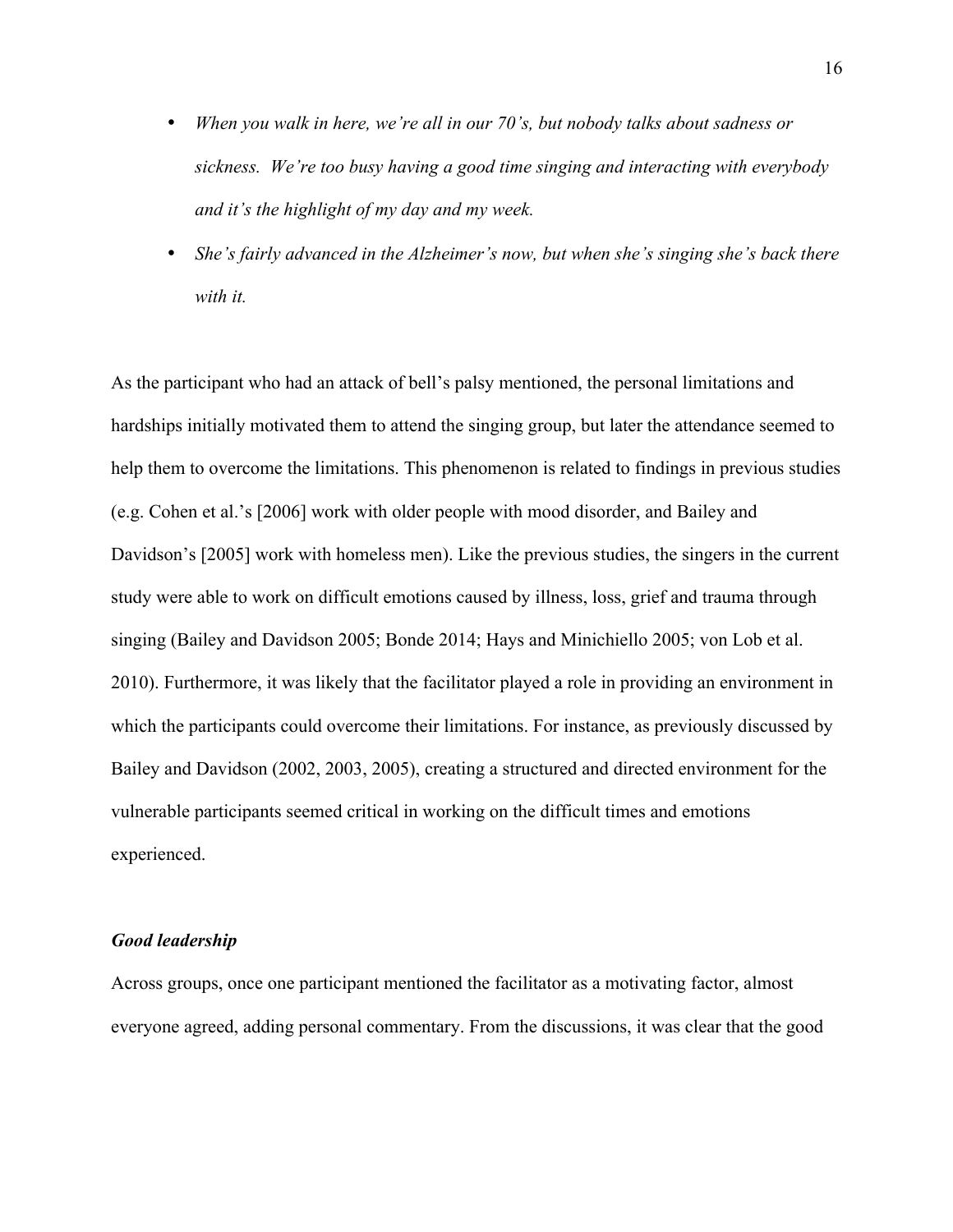leadership was a major reason people continued attending the singing group, as illustrated by the following:

- *Bridget [pseudonym] is one of the major draws because of Bridget's attitude to us and to her singing and whatever, I think she's one of the major reasons that a lot of us still come.*
- *It doesn't matter what the song is, it's just, yeah… the company is wonderful, we have laughter as well as singing, and Bridget is what makes it. She holds it together.*
- *Any group is only as good as its leader and I believe we're very privileged to have her.*
- *I can take from the choir director because I'm not a strong singer. And since I've been in this group we've had three different choir leaders and each one has given me a structure to sing within at home, the content on the programme, I take that home. I get a lot from the actual leader of the choir as well.*
- *She carries us with her [enthusiasm] personality, her energy.*

This theme was closely related to the second motivating factor, 'enormous pleasure of singing with little pressure', because participants explained that their pleasure came from the non-strict environment created by the facilitator. This further demonstrated how motivations could be intertwined. Specifically, a facilitator's leadership style was important to the participants' experience and motivation to continue attending. From these comments, it was important that the facilitator led the singing group in a way that fostered the enjoyment of group singing perhaps even prioritizing enjoyment over professional singing quality. As leadership was very significant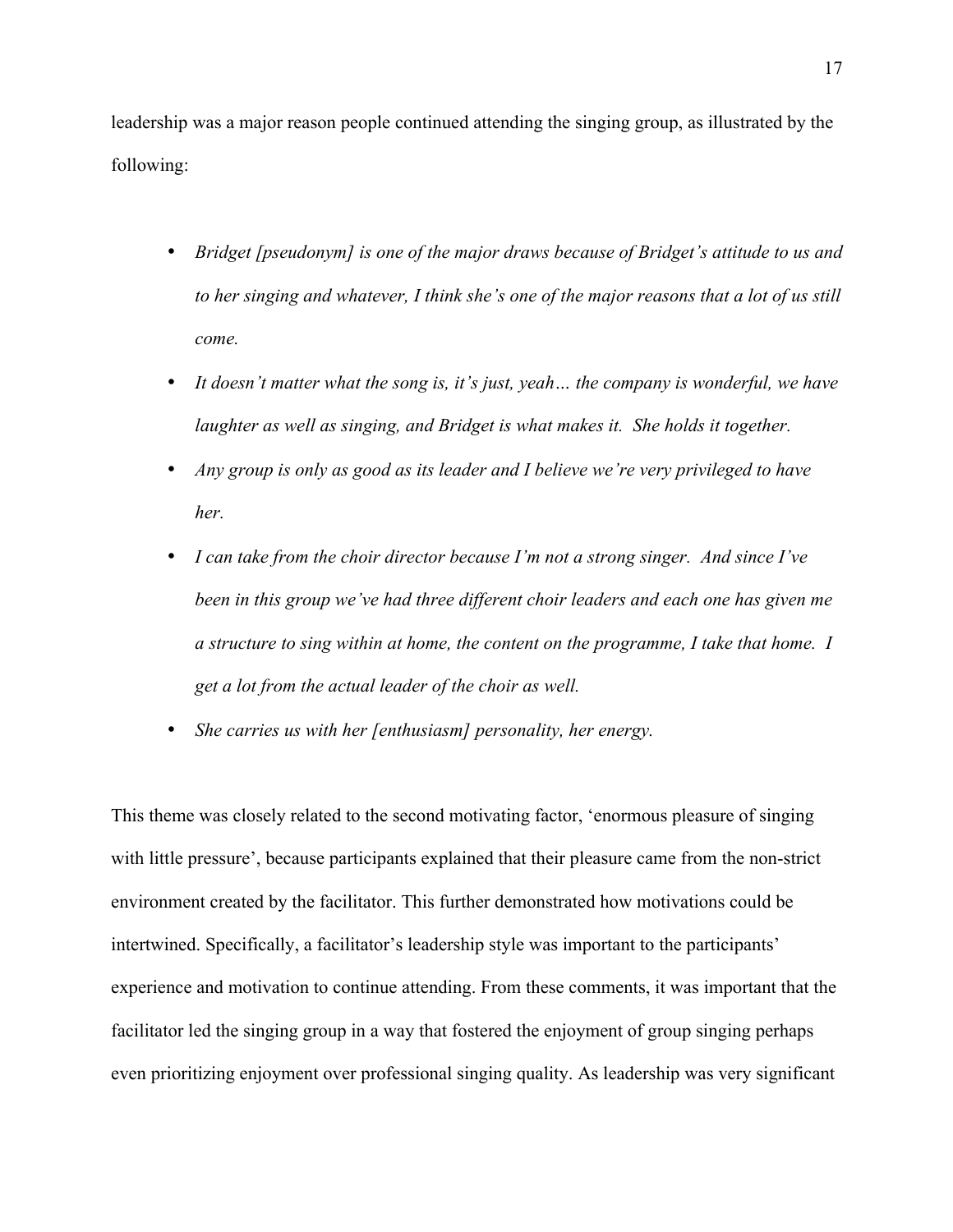to the participants' experience, it suggested that it was a topic deserving of future research. Specifically, future research should investigate the particular facilitation skills and techniques that were beneficial to fostering participant motivation and well-being.

# *Fellowship with others*

For many participants, socializing with others was one of the significant reasons they continued to attend the group. Some quotations follow:

- *I just love everybody here. […] It's like a fellowship not just a choir.*
- *We're like one big family here.*
- It brings everybody together no matter who they are or what they are, we all have *skills and we can bring our other skills to this.*
- *Everybody wants to talk to each other; we've got a new network of acquaintances… We recognize each other.*
- *Everybody's friendly as you can see; everyone has a nice smile on their face. We all smile, look at them all [laughter]. We always look forward to.*
- *I like the music and I like the people, I like being together.*
- *I do feel that warmth of kinship and that I do know them...like a language that connects everyone, receiving and giving.*
- *The socialization and the singing and it's special. I don't mind missing other things but I don't like missing these Thursdays.*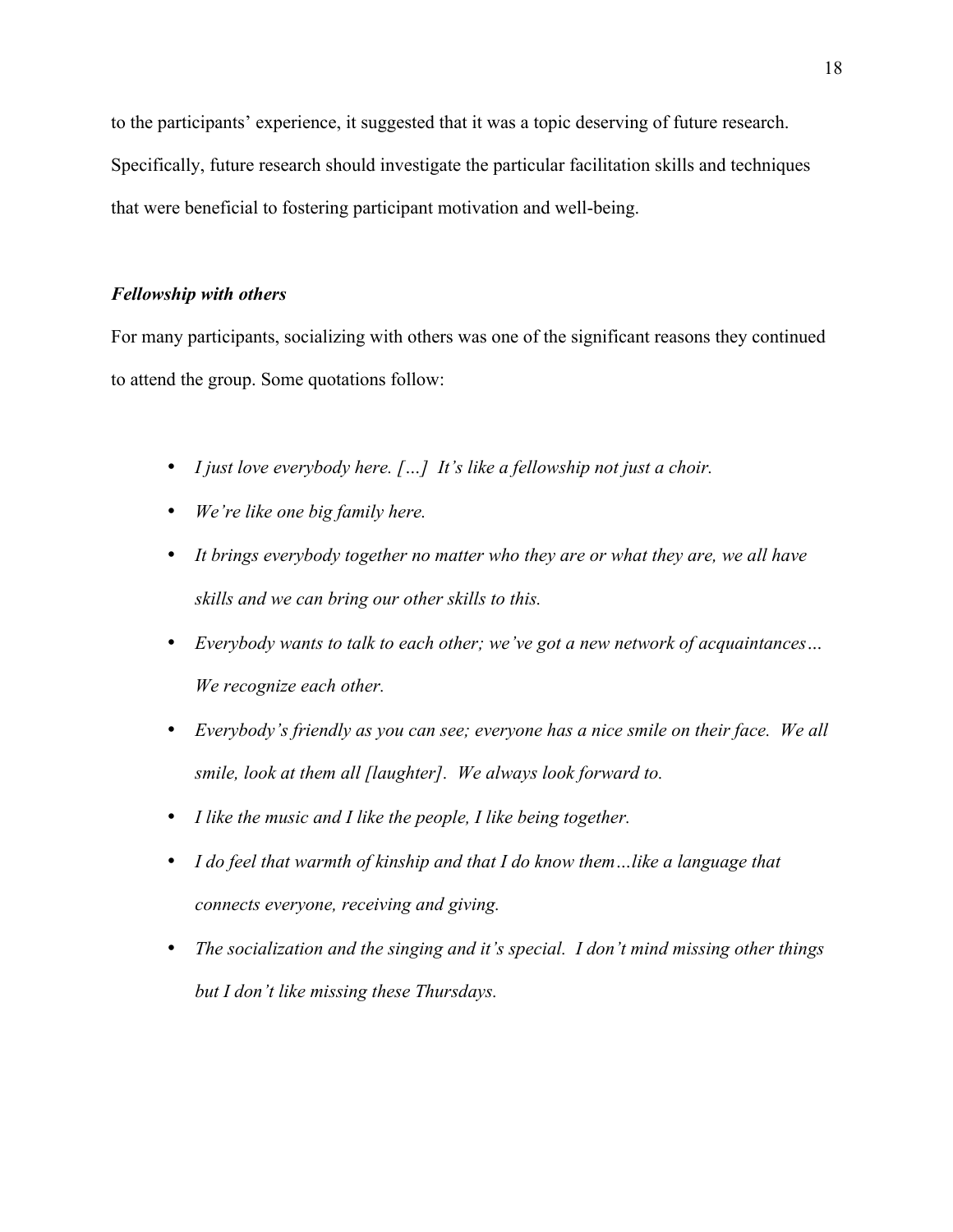Interestingly, despite the fact that the group's focus was on music, their use of the phrases such as kinship, big family and sharing yourself with other people seemed to express a much deeper type of fellowship than a typical social group. While some of the members joined the group because a family member or a friend encouraged them, it was clear that the members had bonded with each other. They were no longer strangers as one stated, they 'recognized each other'. Given the fact that the older people often experience loss and grief of loved ones such as family members or friends (Flood 2005), the social aspect of singing group attendance seemed to provide them with the much-needed psychosocial support, which is also congruent with previous findings about social benefits of choir participation (Bailey and Davidson 2005; Camic et al. 2011; Creech et al. 2013; Hillman 2002; Joseph 2009; Lally 2009; Lehmberg and Fung 2010; Livesey et al. 2012; Gembris 2012). It was clear that they were motivated by this experience of fellowship, such that they kept investing their time and efforts to attend the singing group. As poignantly stated by one participant, it was a commitment they did not want to miss.

## *Purpose and meaning of group singing*

One of the primary reasons to attend the singing groups was having a purpose and meaning for their group singing activity. For example,

- *I came to join this choir because I liked the ethos of going out to sing to old people. I thought that was just fantastic. […] and going to nursing homes I just think it's just, just great. I think it's a real service to the community.*
- *That first experience I walked away thinking, 'Oh I've made somebody happy, I've done something good' (yeah) and it made me feel good.*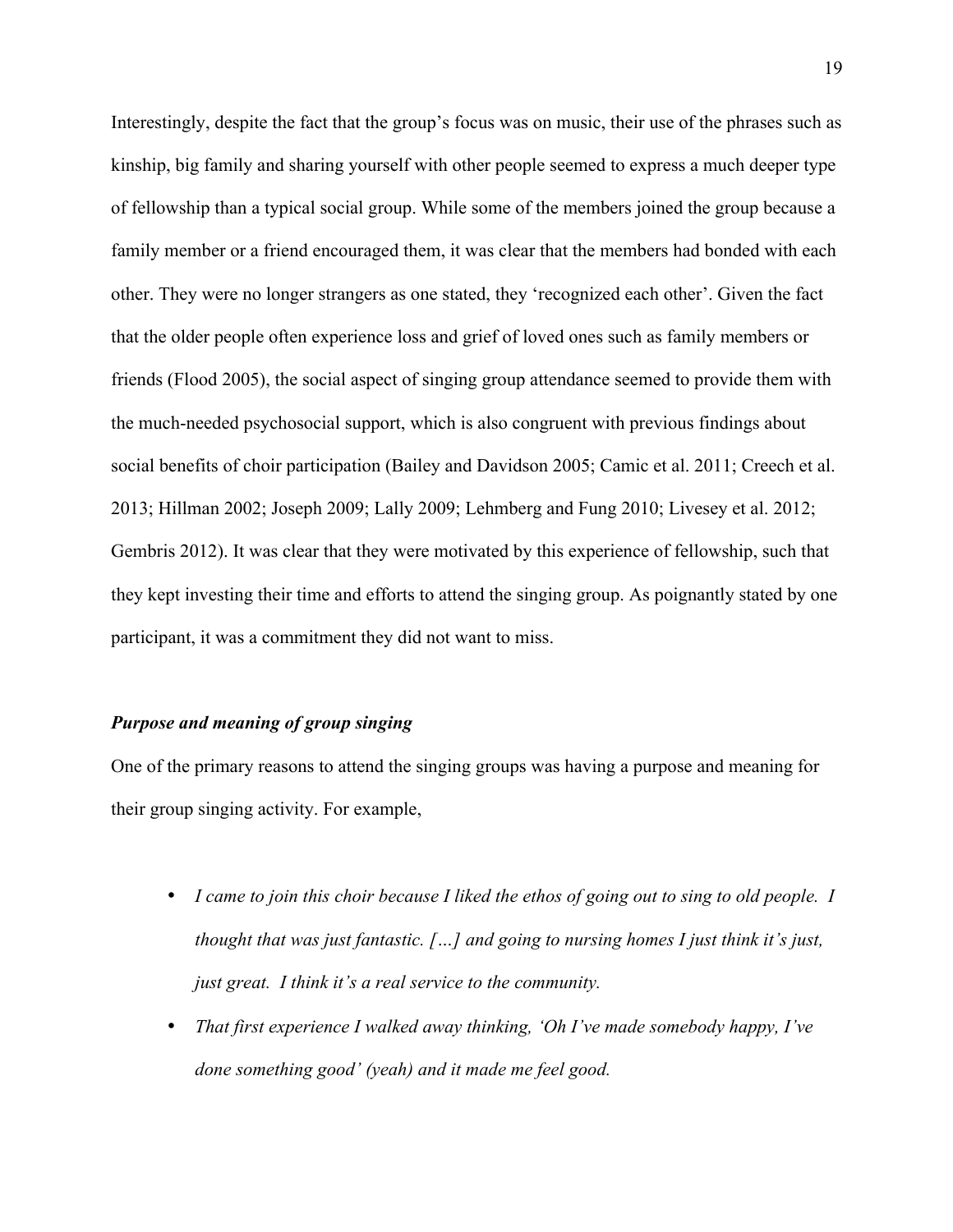• *It (performance) is purpose, a sense of purpose, as a facilitator. It gives the group a sense of purpose, it gives things a rhythm, sense of working towards something. It gives a purpose and meaning for why we're singing.*

In particular, the singers in the Group A, who regularly visited nursing homes to provide musical performances, explained how these special visits provided them a purpose – that they had something to work towards as well as a meaning, and that they felt they provided a meaningful service to the community. In addition to finding meaning in their participation by providing a service to the community, some participants also found a personal purpose and meaning to their attendance. For example, one participant stated, 'it gives me something to look forward to and it gives me that day that's mine, not just something I have to get over with'. Reflected in this sentiment, older individuals could find a broader sense of meaning to their own lives through their active participation in the singing groups.

#### **Discussion**

The results of the current study identified eight motivating factors of older participants' continuation in community singing groups. While explaining their motivations, the participants offered a solid rationale how their group singing had positive benefits on their well-being, providing further evidence to music researchers who are interested in using music as a tool for well-being outcomes.

Two potentially contrasting themes emerged from the data regarding group singing: the 'pleasure of singing with little pressure' and 'challenge and achievement'. The presence of these themes illustrates an important and interesting point regarding the link between the music facilitator's leadership style and the older participants' experiences of group singing. The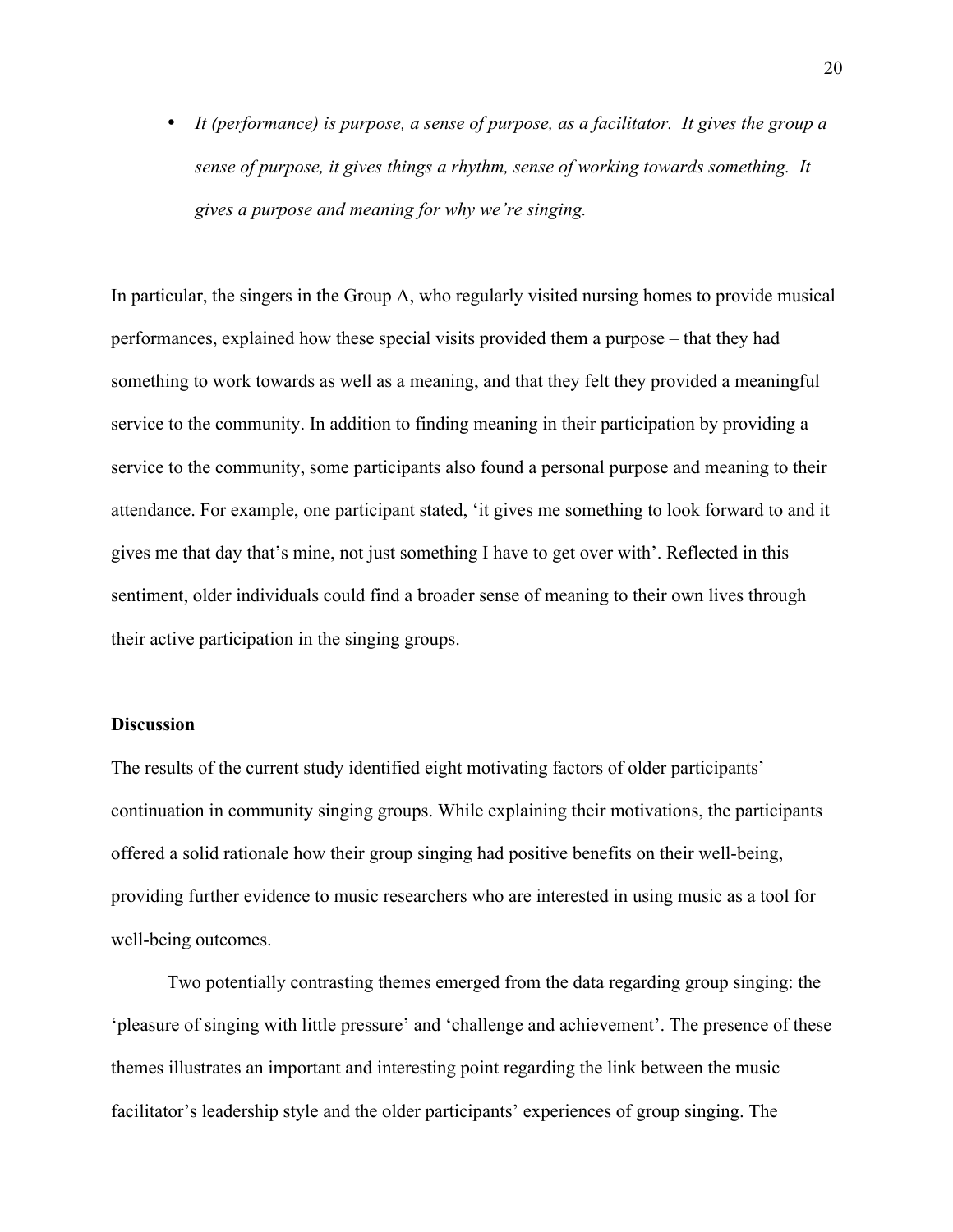participants explained that in the past a strict and professionally driven music facilitator made their previous singing experience 'stressful', but the current music facilitator offered pleasurable experiences and even challenges were perceived as being positive under excellent leadership. Thus, it is apparent that the participants' experiences are intertwined with the facilitation style encountered. In the current study, the participants described good leadership skills as including having an enthusiastic personality, energy, good attitude, singing skills and being able to evoke laughter and companionship among people. Therefore, as mentioned before, understanding excellent leadership styles in music facilitation that can motivate participants' active participation and promote well-being will be worthwhile to study more in the future to provide useful information about leadership when working with older adults.

The eight motivations can be discussed from various perspectives. First, the participants seemed to perceive various motivations of group singing for their personal, social and community needs. While some factors, such as importance of signing in my life and strength to overcome my limitations, were related to personal motivations, other motivations such as good leadership and fellowship with others were more reflective of the social needs. In fact, when stating personal motivations, the participants used the term 'I' to indicate their own experiences, and when they discussed motivating factors with regard to the relationships with others on the social level, the term 'we' was used. Additionally, the purpose and meaning of group singing theme was viewed at the community level, as the participants recognized their singing as a helpful service to the community.

In addition, the eight motivating factors seemed to be related to various stages of participation. Once they felt positive emotions through group singing in the initial stage of their participation, they seemed to start noticing unexpected benefits from their participation, such as appreciation of the emotional, spiritual and physical process while singing as well as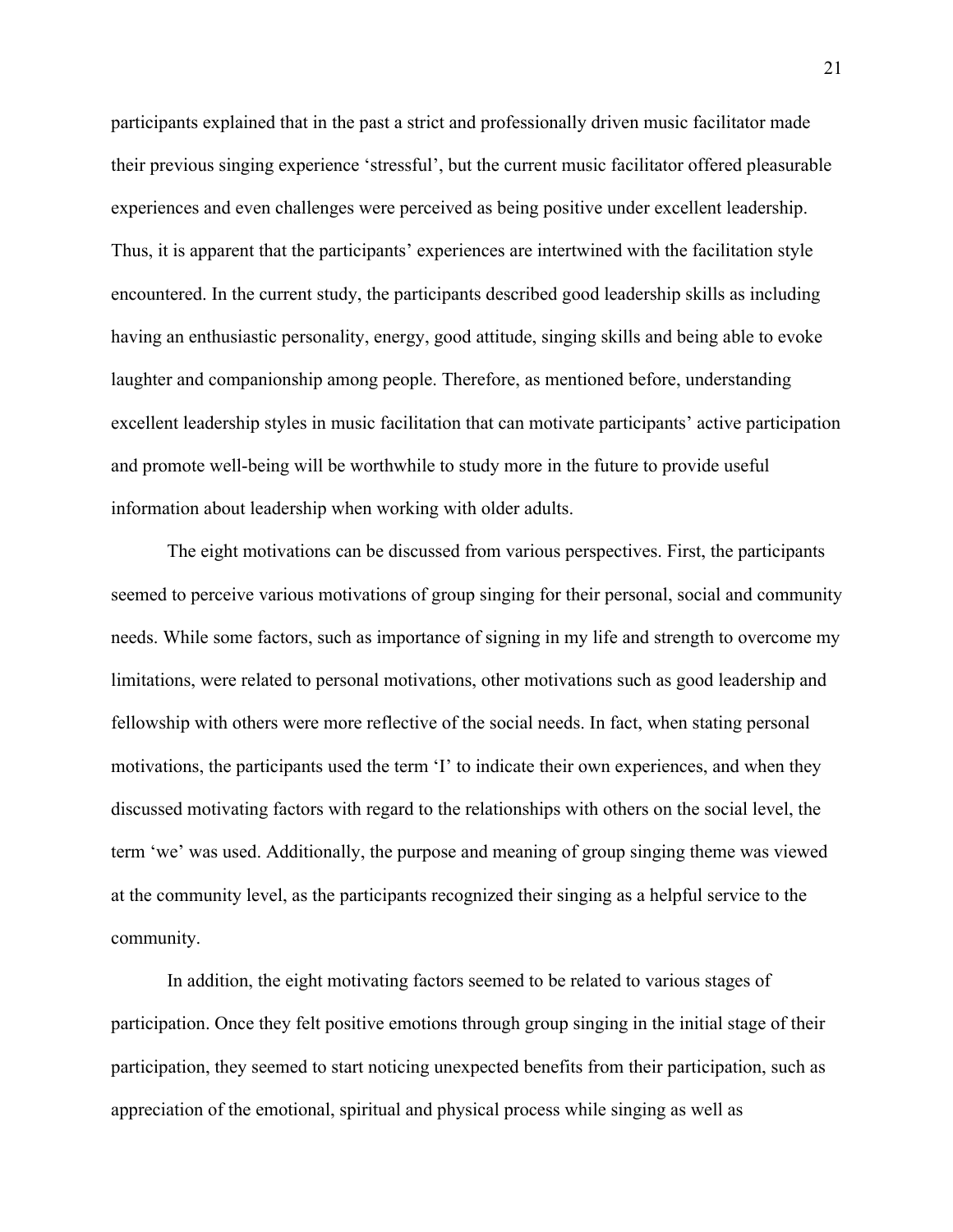experiencing extended benefits of group singing such as overcoming personal limitations related to age and disease. Expanding into community interest and finding purpose and meaning of group singing participation might be related to motivation at the later stage. In this manner, singers identified their initial motivation to join the group as well as various motivations to continue participating over time.

Furthermore, the findings of the current study could be discussed using the PERMA model framework. By doing so, we could consider how group singing in a community context promotes older adults' well-being by fulfilling the five elements of PERMA model: positive emotions, engagement, relationships, meaning and accomplishment in positive psychology. In relation to positive emotions, the older people articulated the enormous pleasure they gained through singing. The positive emotion element was also captured in the expressions relating to being uplifted. For engagement, the motivating factors such as the importance of singing in their life and having purpose seemed to demonstrate that the singers were actively engaged with the group. With relationships, the participants discussed their relationships with their peers as well as the leaders of their groups. Obtaining strength to overcome personal limitations and having purpose and meaning of their performances seemed to relate to the meaning element. Finally, the challenge of singing and performance and achieving the goals fulfilled the element of accomplishment. Table 1 summarizes the link between the eight motivations and the PERMA model.

**Table 1:** The relationship between the PERMA model element and motivating factors.

# **PERMA model Motivating factors**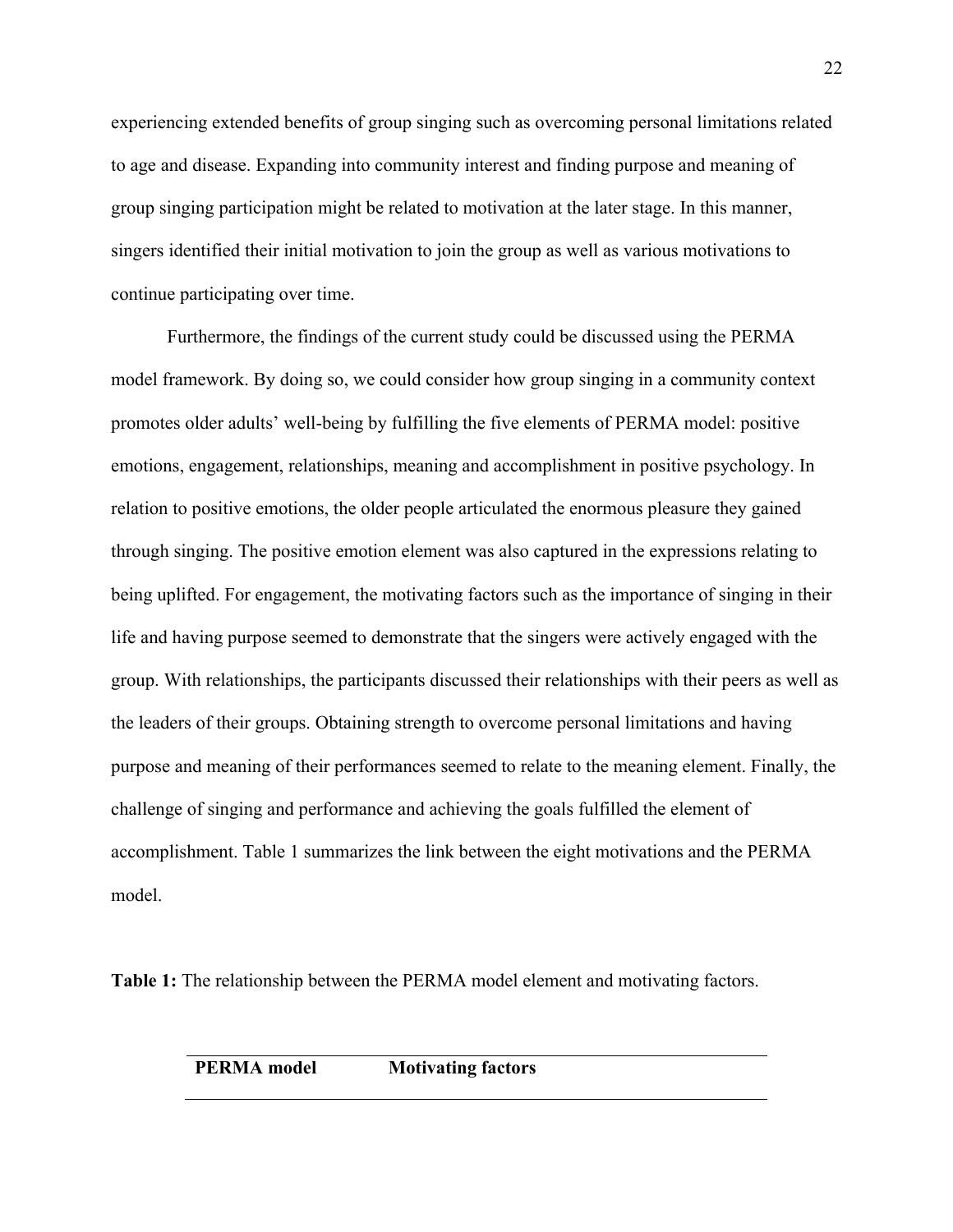| element              |                                            |
|----------------------|--------------------------------------------|
| Positive emotions    | Enormous pleasure of singing with little   |
|                      | pressure                                   |
|                      | Spiritual and uplifting emotions           |
| Engagement<br>٠      | Importance of singing in my life           |
|                      | Purpose and meaning of group singing       |
| Relationships<br>٠   | Good leadership                            |
|                      | Fellowship with others                     |
| Meaning<br>$\bullet$ | Strength in overcoming my age, disease and |
|                      | hardship                                   |
|                      | Purpose and meaning of group singing       |
| Accomplishment       | Challenge and achievement                  |
|                      | Strength in overcoming my age, disease and |
|                      | hardship                                   |

This close relationship between the results of the current study and the PERMA well-being model indicates that this model can provide a useful theoretical framework in explaining, designing and facilitating group singing programmes. More scholarly discussions and investigations are needed to further substantiate this claim, but we feel confident that linking singing, well-being and positive ageing to the PERMA model has productive potential.

## *Limitations of the study and recommendations for the future study*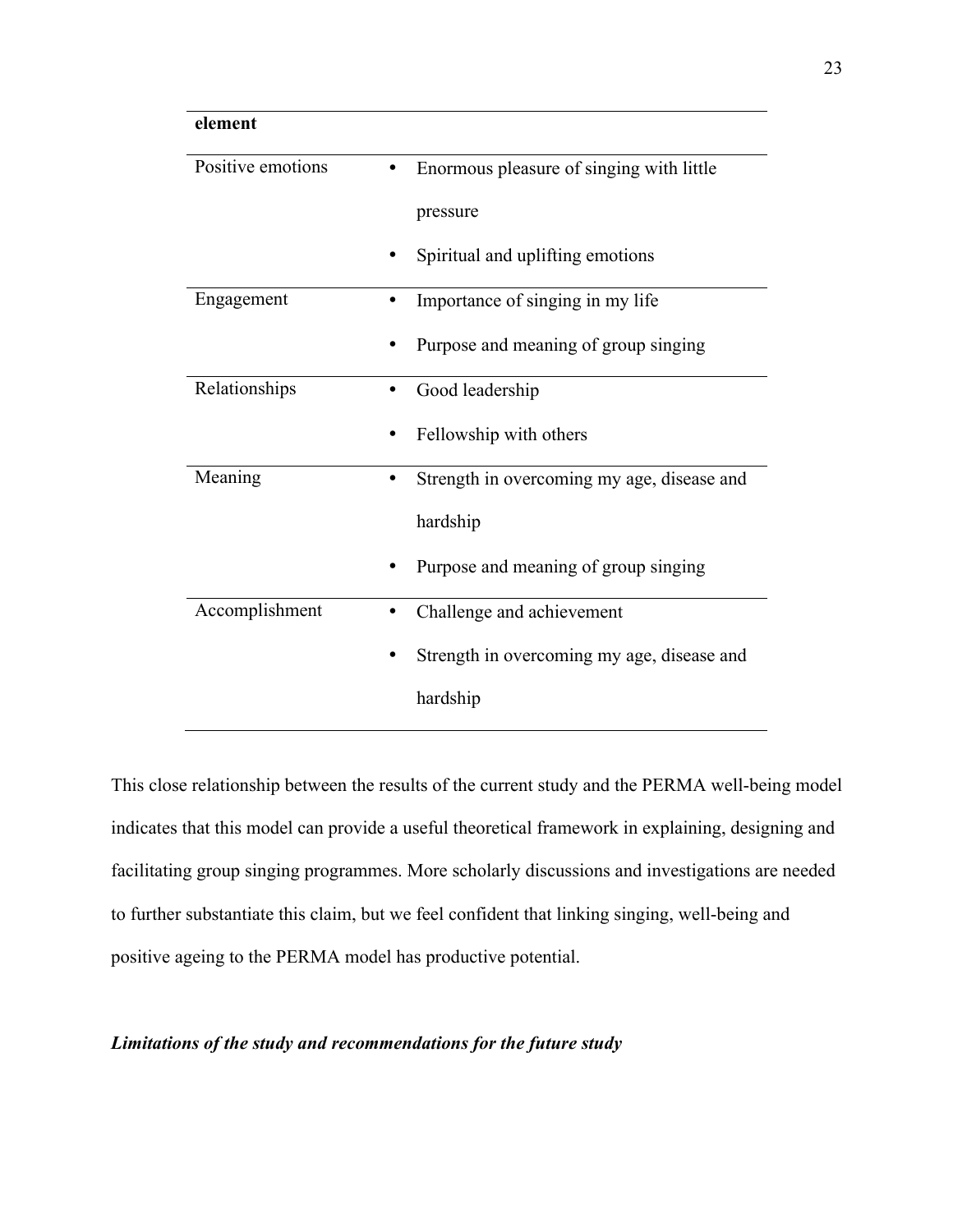As the current study relied on the participants' perception of their singing group experiences, the findings should be understood in their particular time and context. For example, these were people already hooked on singing, and so we had quite a positive interpretation of the group, which may not be applicable for all. Additionally, although a total of 64 people participated in the group discussions, which is a large number of participants for a qualitative thematic analysis, not all the participants contributed in the discussion, and some active people mostly contributed in the discussion. Accordingly, it might be a critical point when interpreting the results.

However, the focus of the study was not to generalize the findings but to understand a group of people in a particular context in depth, and it was evident that the current project provided insight into the lived experiences of older adults when attending community singing groups in Australia. One of the crucial findings of the study was that the experiences of the singing groups could differ depending on the music facilitator. The participants claimed that they did not enjoy participation when music facilitators demanded professional excellence in their singing. Instead, what they valued most was the social context in which they shared the joy of singing with others. Accordingly, investigating specific qualities and techniques of music facilitators who can foster positive emotions and well-being benefits for their music participants in a long term would be useful in the future.

## **Conclusion**

The present study investigated older choristers' motivation for choral participation. Through the thematic analysis of focus group interviews, eight motivating factors were identified and discussed from various perspectives. These motivating factors aligned with all of the PERMA model elements, confirming the usefulness of the PERMA framework in understanding music participation and well-being. Once they experienced engagement with singing, enormous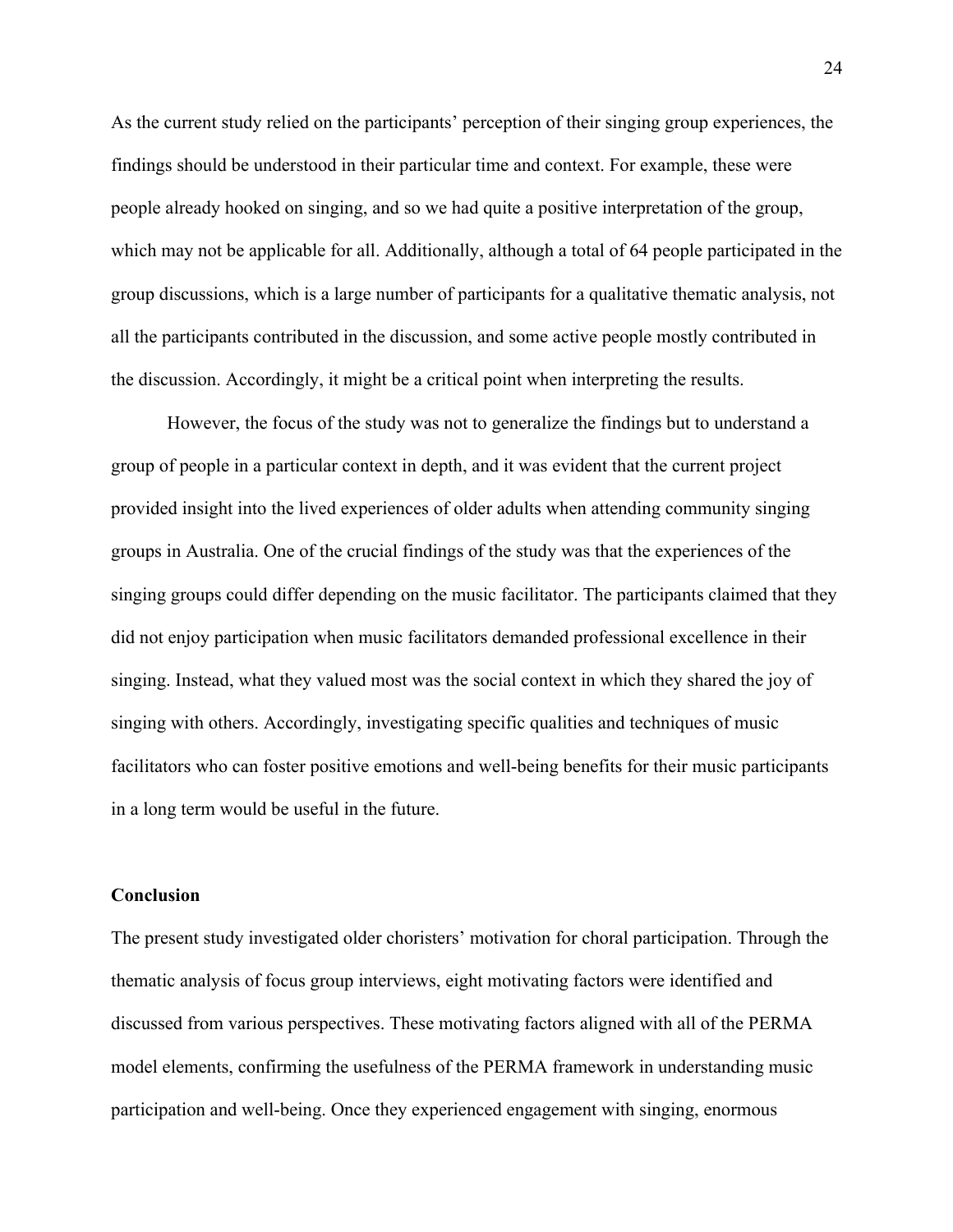pleasure from the activity of singing as well as sharing the feelings with others led to feelings of inclusion in a social activity. Long-term participants in community singing groups were afforded strength to overcome their age and disease and find a meaningful way to contribute to their local community. Most of all, being and doing these things with peers of their own age seemed to intensify their experience, which also confirmed the previous research investigating the benefits of singing participation in later life. The participants in this study were fourth-age persons and the importance of these elements to their quality of life and also in relation to their needs must be addressed as our society continues to age, and solutions for positive and active ageing need to be found.

#### **Acknowledgement**

This research was funded by the Australian Research Council, Discovery Project, DP 140102679. The authors express sincere gratitude to the participants who shared their experiences of participating in community singing groups. We also acknowledge the valuable contribution of Professor Katrina Skewes McFerran in reviewing early drafts of the article.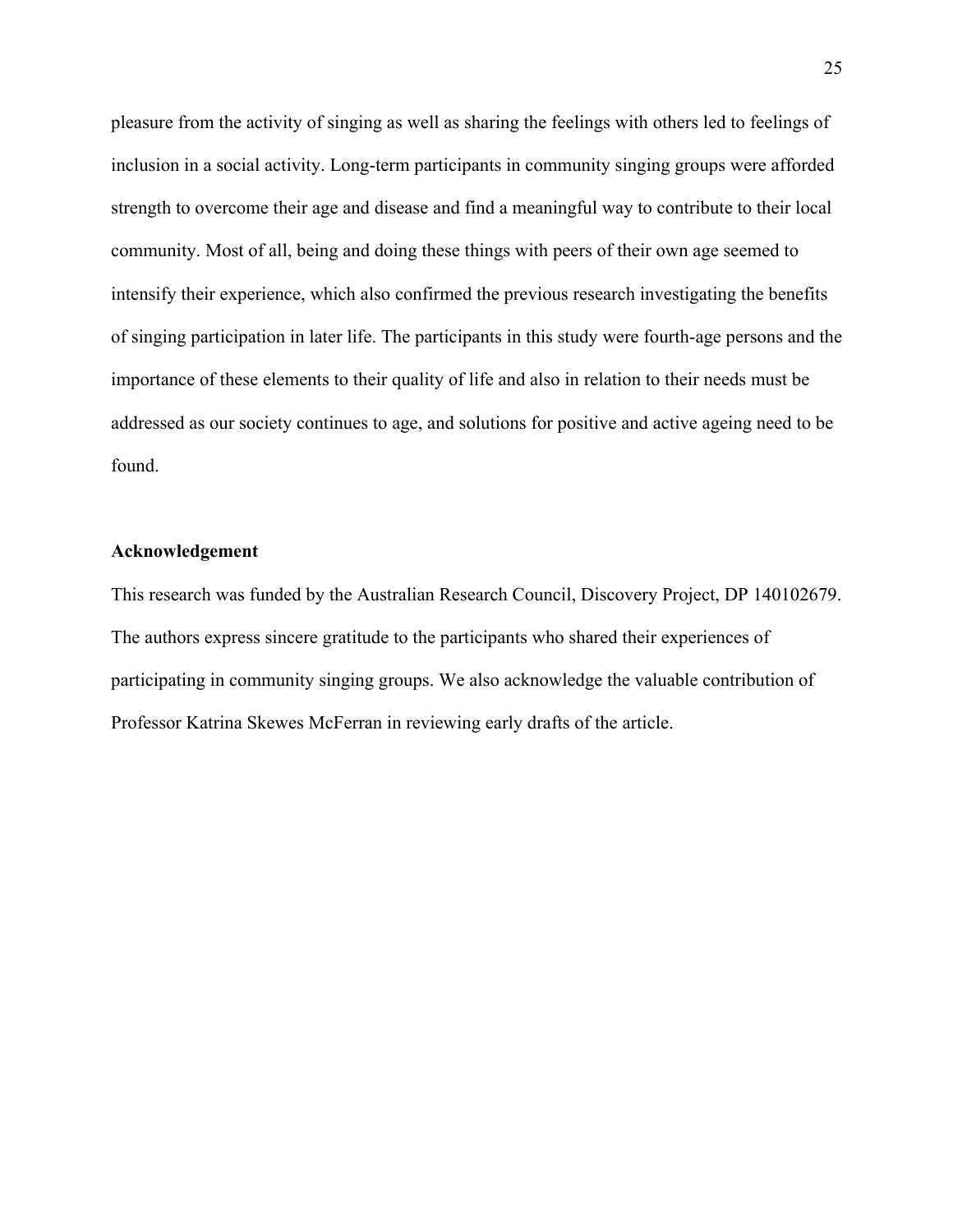- Bailey, B. A. and Davidson, J. W. (2002), 'Adaptive characteristics of group singing: Perceptions from members of a choir for homeless men', *Musicae Scientiae*, 6:2, pp. 221–56.
- \_\_\_\_ (2003), 'Amateur group singing as a therapeutic instrument', *Nordic Journal of Music Therapy*, 12:1, pp. 18–32.
- \_\_\_\_ (2005), 'Effects of group singing and performance for marginalized and middle-class singers', *Psychology of Music*, 33:3, pp. 269–303.
- Berkman, L. F. and Glass, T. (2000), 'Social integration, social networks, social support, and health', in L. F. Berkman and I. Kawachi (eds), *Social Epidemiology*, New York: Oxford University Press, pp. 137–73.
- Bonde, L. O. (2014), 'Music and health promotion in the life of music therapy and music psychology researchers: A pilot study', *Voices: A World Forum for Music Therapy,* 14:1. doi: 10.15845/voices.v14i1.740
- Braun, V. and Clarke, V. (2006), 'Using thematic analysis in psychology', *Qualitative Research in Psychology,* 3:2, pp. 77-101.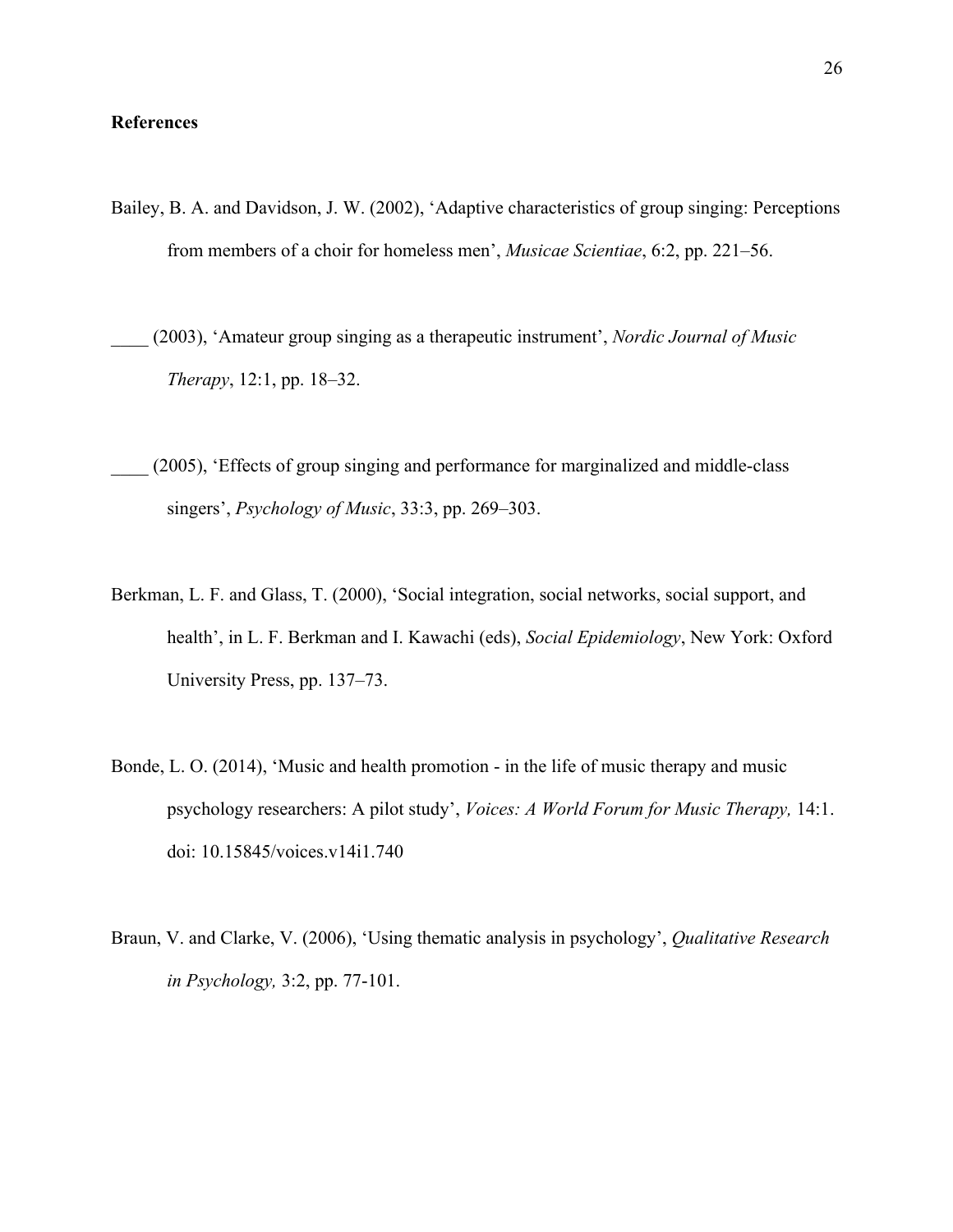- Camic, P. M., Williams, C. M. and Meeten, F. (2011), 'Does a "Singing Together Group" improve the quality of life of people with a dementia and their carers?: A pilot evaluation study', *Dementia*, 12:2, pp. 157–76.
- Clift, S. (2012), 'Creative arts as a public health resource: moving from practice-based research to evidence-based practice', *Perspectives in Public Health*, 132;3, pp. 120–27.
- Clift, S., Hancox, G., Morrison, I., Hess, B., Stewart, D. and Kreutz, G. (2008), *Choral Singing, Wellbeing and Health: Summary of Findings from a Cross-National Survey*, Canterbury, UK: Sidney De Haan Research Centre for Arts and Health.
- Cohen, G. D., Perlstein, S., Chapline, J., Kelly, J., Firth, K. M. and Simmens, S. (2006), 'The impact of professionally conducted cultural programs on the physical health, mental health, and social functioning of older adults', *Gerontologist*, 46:6, pp. 726–34.
- Creech, A., Hallam, S., McQueen, H. and Varvarigou, M. (2013), 'The power of music in the lives of older adults', *Research Studies in Music Education*, 35:1, pp. 87–102.
- Croom, A. M. (2015), 'Music practice and participation for psychological well-being: A review of how music influences positive emotion, engagement, relationships, meaning, and accomplishment', *Musicae Scientiae*, 19:1, pp. 44–64.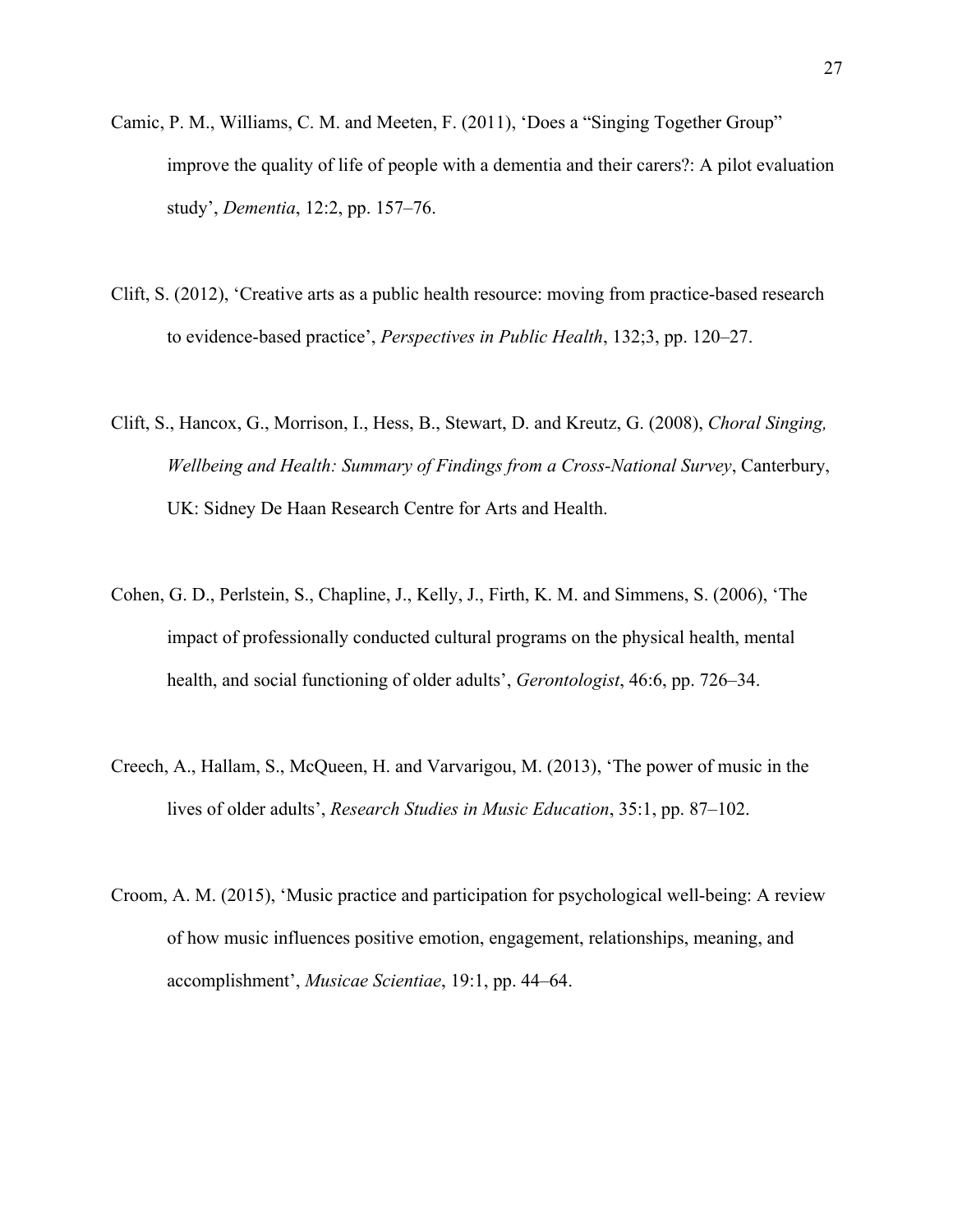- Davidson, J. W. (2011), 'Musical participation: Expectations, experiences, and outcomes', in I. Deliege and J. W. Davidson (eds), *Music and the Mind: Essays in Honour of John Sloboda*, Oxford: Oxford University Press, pp. 65–87.
- Davidson, J. W. and Almeida, R. A. (2014), 'An exploratory study of the impact of group singing activities on lucidity, energy, focus, mood and relaxation for persons with dementia and their caregivers', *Psychology of Well-Being: Theory, Research and Practice*, 4:24, pp. 1– 13.
- Davidson, J. W. and Faulkner, R. (2010), 'Meeting in music: The role of singing to harmonise carer and cared for', *Arts & Health: An International Journal of Research, Policy and Practice*, 2:2, pp. 164–70.
- Davidson, J. W. and Fedele, J. (2011), 'Investigating group singing activity with people with dementia and their caregivers: Problems and positive prospects', *Musicae Scientiae*, 15:3, pp. 402–22.
- Flood, M. (2005), *Mapping Loneliness in Australia*, Canberra: The Australia Institute.
- Gable, S. L. and Haidt, J. (2005), 'What (and why) is positive psychology?', *Review of General Psychology*, 9:2, pp. 103–10.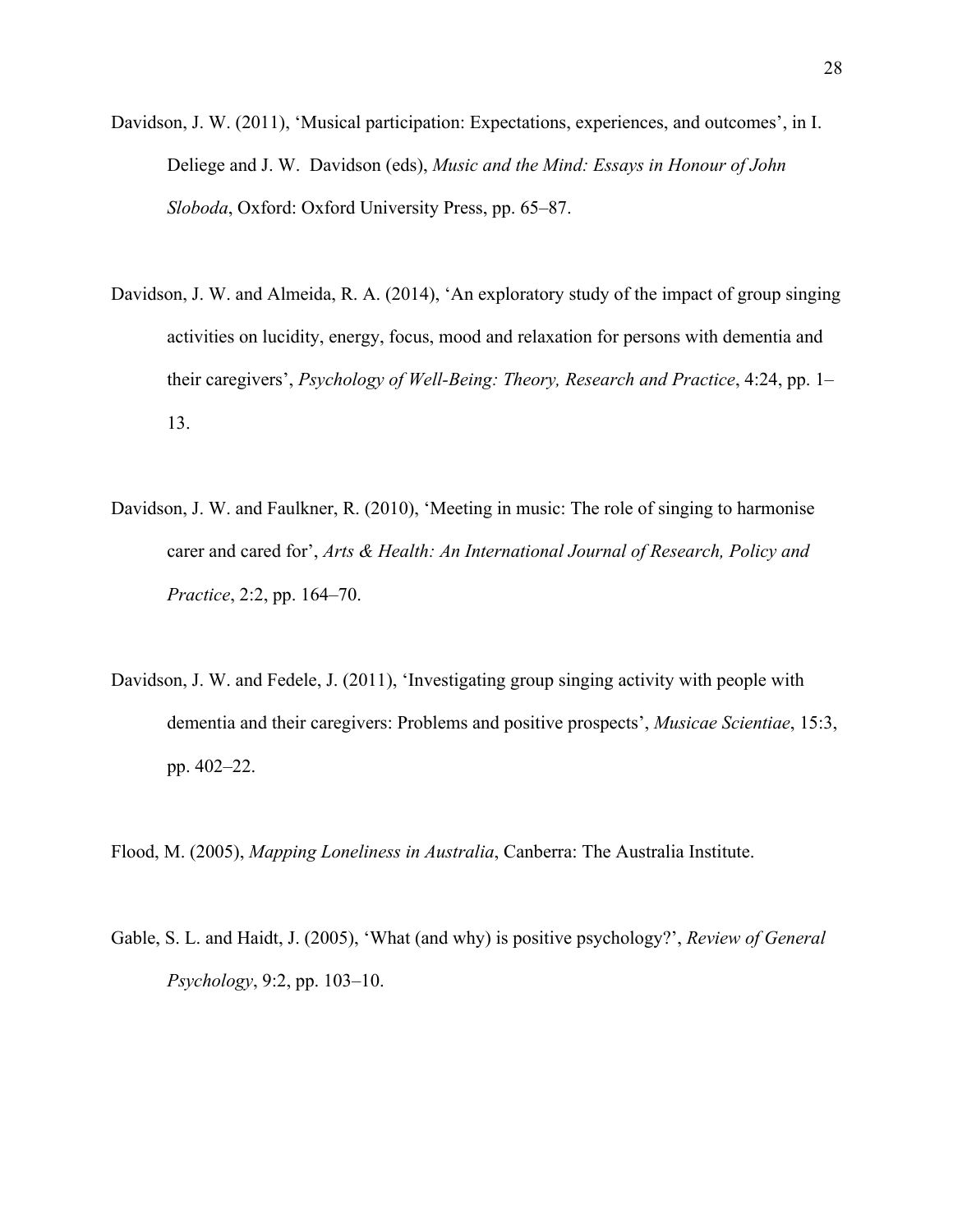- Gembris, H. (2012), 'Music-making as a lifelong development and resource for health', in R. A. R. MacDonald, G. Kreutz and L. Mitchell (eds), *Music, Health, and Wellbeing*, Oxford: Oxford University Press, pp. 367–82.
- Greaves, C. J. and Farbus, L. (2006), 'Effects of creative and social activity on the health and well-being of socially isolated older people: Outcomes from a multi-method observational study', *Journal of the Royal Society for the Promotion of Health*, 126:3, pp. 134–42.
- Gridley, H., Astbury, J., Sharples, J. and Aguirre, C. (2011), *Benefits of Group Singing for Community Mental Health and Wellbeing: Survey and Literature Review*, Carlton, Australia: Victorian Health Promotion Foundation.
- Hays, T. and Minichiello, V. (2005), 'The meaning of music in the lives of older people: A qualitative study', *Psychology of Music*, 33:4, pp. 437–50.
- Hillman, S. (2002), 'Participatory singing for older people: A perception of benefit', *Health Education*, 102:4, pp. 163–71.
- Joseph, D. (2009), 'Sharing music and culture through singing in Australia', *International Journal of Community Music,* 2:2 and 3, pp. 169-181.
- Juslin, P. N. (2011), 'Music and emotion: Seven questions, seven answers', in I. Deliege and J. W. Davidson (eds), *Music and the Mind*, Oxford: Oxford University Press, pp. 113–35.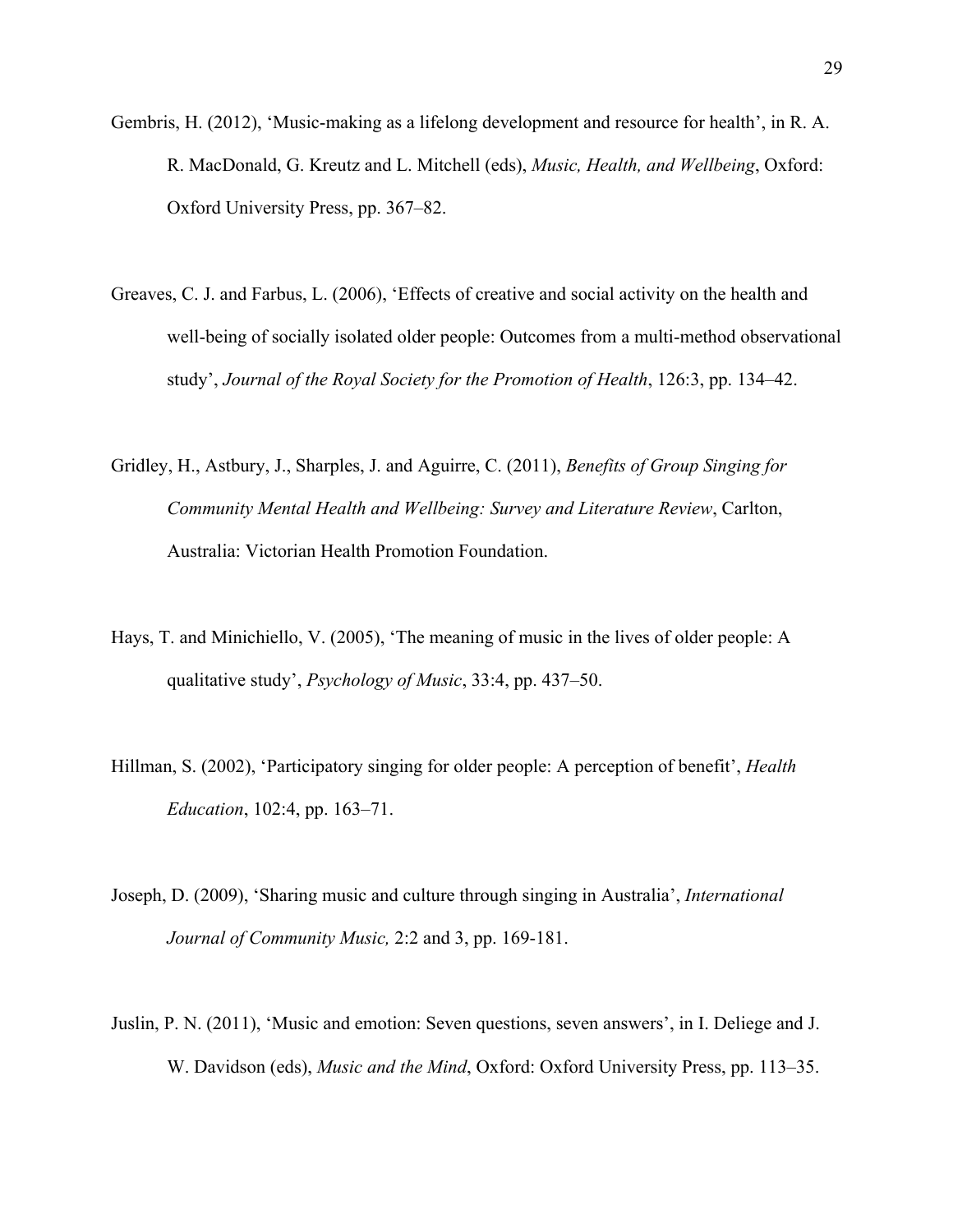- Kvale, S. and Brinkmann, S. (2009), *Interviews: Learning the Craft of Qualitative Research Interviewing*, 2nd ed., Thousand Oaks, CA: Sage Publications.
- Lally, E. (2009), 'The power to heal us with a smile and a song: Senior well-being, music-based participatory arts and the value of qualitative evidence', *Journal of Arts and Communities*, 1:1, pp. 25–44.
- Lehmberg, L. J. and Fung, C. V. (2010), 'Benefits of music participation for senior citizens: A review of the literature', *Music Education Research International,* 4:1, pp. 19-30.
- Livesey, L., Morrison, I., Clift, S. and Camic, P. (2012), 'Benefits of choral singing for social and mental wellbeing: Qualitative findings from a cross-national survey of choir members', *Journal of Public Mental Health*, 11:1, pp. 10–26.
- MacDonald, R. A. R., Kreutz, G. and Mitchell, L. (2012), 'What is music, health, and wellbeing and why is it important?', in R. A. R. MacDonald, G. Kreutz and L. Mitchell (eds), *Music, Health, and Wellbeing*, Oxford: Oxford Univeristy Press, pp. 1–11.
- Seligman, M. E. P. (2011), *Flourish: A Visionary New Understanding of Happiness and Wellbeing*, New York, NY: Free Press.
- Seligman, M. E. P. and Csikszentmihalyi, M. (2000), 'Positive psychology: An introduction', *American Psychologist, 55*:1, pp. 5-14.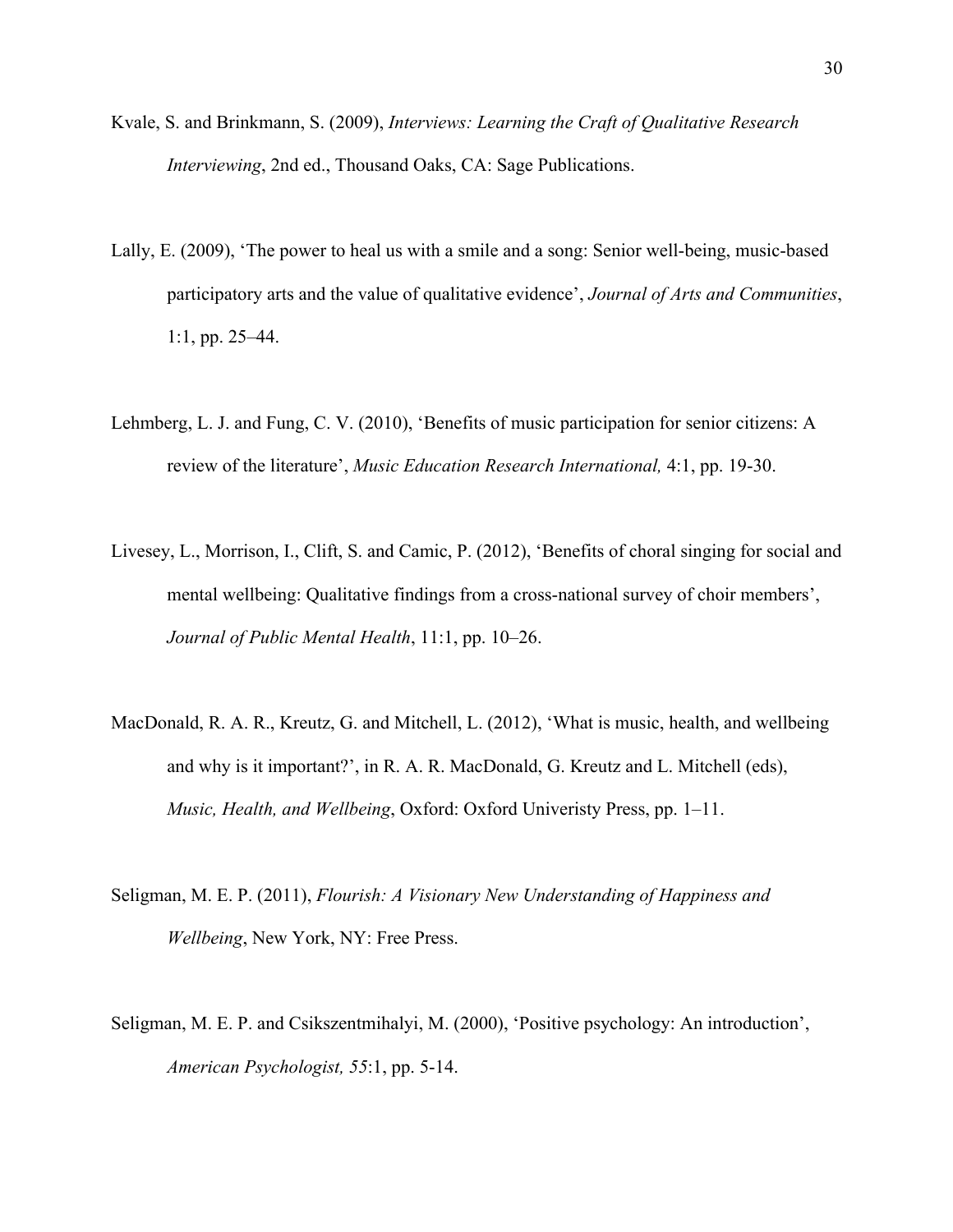- Seligman, M. E. P., Steen, T. A., Park, N. and Peterson, C. (2005), 'Positive psychology progress: Empirical validation of interventions', *American Psychologist*, 60:5, pp. 410– 21.
- Skingley, A. and Vella-Burrows, T. (2010), 'Therapeutic effects of music and singing for older people', *Nursing Standard*, 24:19, pp. 35–41.
- Skingley, A., Bungay, H. and Clift, S. (2011), 'Researching participatory arts, well-being and health: Some methodological issues', *Journal of Arts & Communities,* 3:1, pp. 73-87.
- Sloboda, J. A. (1991), 'Music structure and emtional response: Some empirical findings', *Psychology of Music*, 19:2, pp. 110–20.
- Staricoff, R. L. (2004), *Arts in Health: A Review of the Medical Literature*, London: Arts Council England.
- Stewart, D. W. and Shamdasani, P. N. (2015), *Focus Groups: Theory and Practice*, 3rd ed.*,* Thousand Oaks, CA: SAGE Publications Inc.
- von Lob, G., Carmic, P. and Clift, S. (2010), 'The use of singing in a group as a response to adverse life events', *International Journal of Mental Health Promotion*, 12:3, pp. 45–53.

World Health Organization (2011), *World Report on Disability*, Malta: World Health Organization.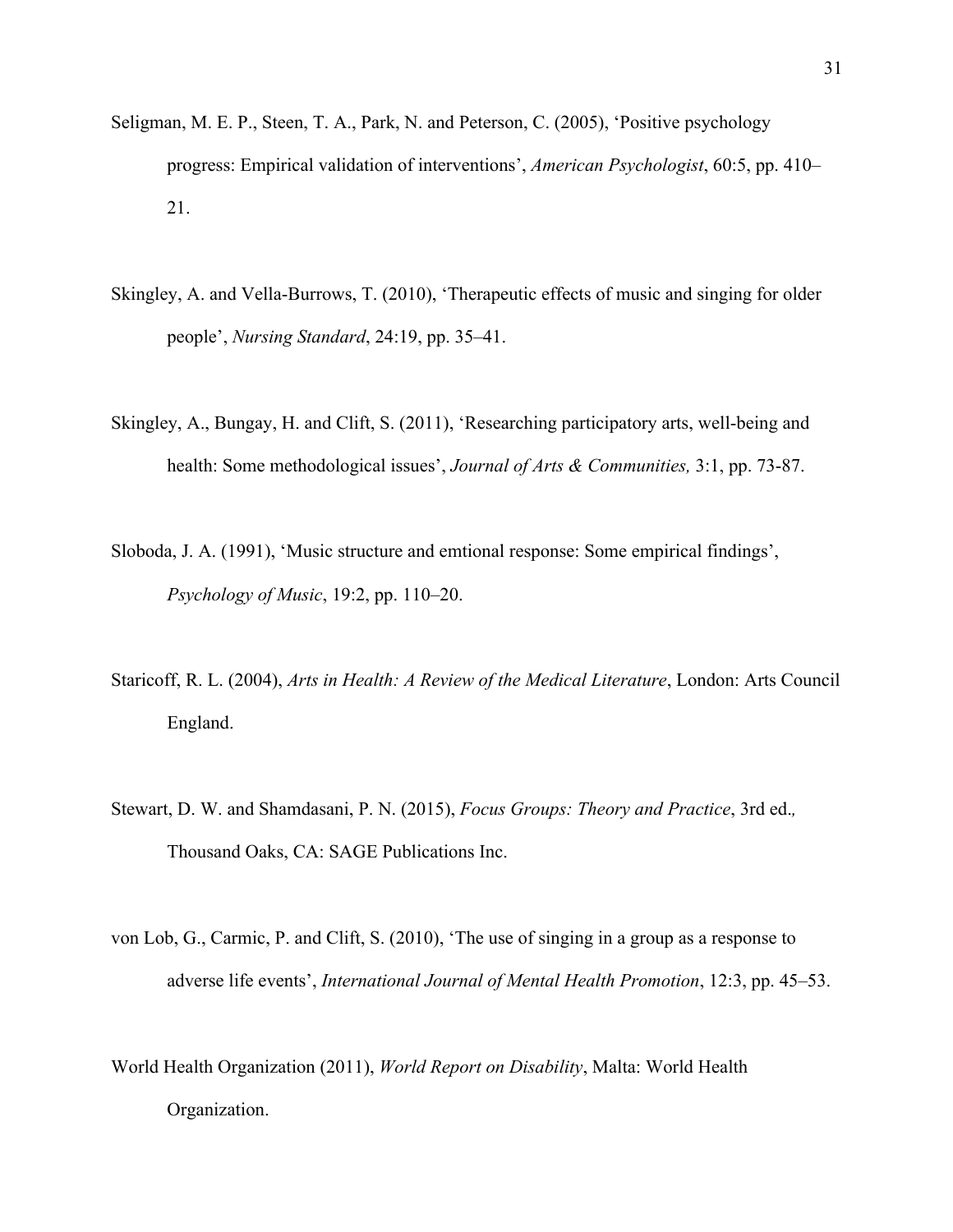#### **Contributor details**

Dr Juyoung Lee is a registered music therapist, postdoctoral researcher, tutor and clinical supervisor of Music Therapy at the Melbourne Conservatorium of Music, The University of Melbourne. She currently works on the ARC Discovery Project on musical investment.

ARC Centre of Excellence for the History of Emotions, Room 613 Level 6, 757 Swanston Street (Building 199), Parkville, Victoria 3010, Australia.

E-mail: juyl@unimelb.edu.au

Professor Jane W, Davidson is the Deputy Director of the Australian Research Council's Centre of Excellence for the History of Emotions and a Professor of Creative and Performing Arts at The University of Melbourne. She is the lead chief investigator of the ARC discovery project on musical investment.

ARC Centre of Excellence for the History of Emotions, Room 614 Level 6, 757 Swanston Street (Building 199), Parkville, Victoria 3010, Australia.

E-mail: j.davidson@unimelb.edu.au

Dr Amanda E. Krause is a Research Associate in the School of Psychology and Speech Pathology at Curtin University. She is interested in the social and applied psychology of music, with a particular focus on everyday interactions with music.